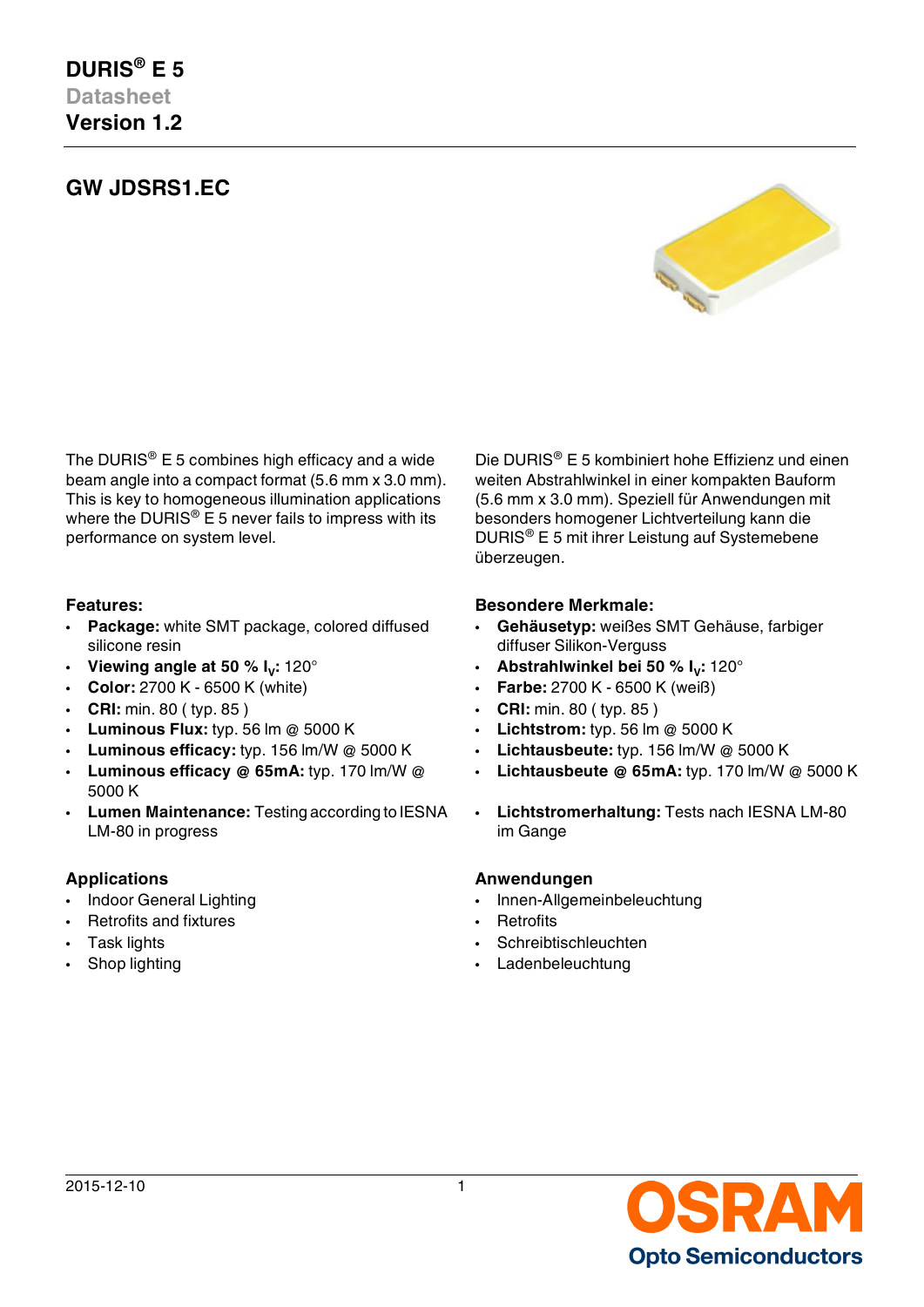#### **Ordering Information Bestellinformation**

| Type:                       | <b>Color</b><br><b>Temperature</b> | <b>Luminous</b><br>Intensity <sup>1)</sup> page 26 | <b>Ordering Code</b> |
|-----------------------------|------------------------------------|----------------------------------------------------|----------------------|
| Typ:                        | <b>Farbtemperatur</b>              | Lichtstärke<br>1) Seite 26                         | <b>Bestellnummer</b> |
|                             |                                    | $I_F = 120$ mA                                     |                      |
|                             | [K]                                | $I_{\vee}$ [mcd]                                   |                      |
| GW JDSRS1.EC-FSFU-5U8X-L1N2 | 2700                               | 14000  18000                                       | Q65111A6481          |
| GW JDSRS1.EC-FTGP-5U8X-L1N2 | 2700                               | 15000  19400                                       | Q65111A6480          |
| GW JDSRS1.EC-FTGP-5R8T-L1N2 | 3000                               | 15000  19400                                       | Q65111A6489          |
| GW JDSRS1.EC-FUGQ-5R8T-L1N2 | 3000                               | 16400  21000                                       | Q65111A6486          |
| GW JDSRS1.EC-FTGP-508Q-L1N2 | 3500                               | 15000  19400                                       | Q65111A6501          |
| GW JDSRS1.EC-FUGQ-508Q-L1N2 | 3500                               | 16400  21000                                       | Q65111A6498          |
| GW JDSRS1.EC-FTGP-5L7N-L1N2 | 4000                               | 15000  19400                                       | Q65111A6502          |
| GW JDSRS1.EC-FUGQ-5L7N-L1N2 | 4000                               | 16400  21000                                       | Q65111A6499          |
| GW JDSRS1.EC-FTGP-5H7I-L1N2 | 5000                               | 15000  19400                                       | Q65111A6503          |
| GW JDSRS1.EC-FUGQ-5H7I-L1N2 | 5000                               | 16400  21000                                       | Q65111A6500          |
| GW JDSRS1.EC-FTGP-5F7G-L1N2 | 5700                               | 15000  19400                                       | Q65111A6490          |
| GW JDSRS1.EC-FUGQ-5F7G-L1N2 | 5700                               | 16400  21000                                       | Q65111A6487          |
| GW JDSRS1.EC-FTGP-5C7E-L1N2 | 6500                               | 15000  19400                                       | Q65111A6491          |
| GW JDSRS1.EC-FUGQ-5C7E-L1N2 | 6500                               | 16400  21000                                       | Q65111A6488          |

*Note: The above Type Numbers represent the order groups which include only a few brightness groups (see page [5](#page-4-0)). Only one group will be shipped on each packing unit (there will be no mixing of two groups on each packing unit). E. g. GW JDSRS1.EC-FTGP-5U8X-L1N2 means that only one group FT, FU, GP will be shippable for any packing unit.*

*In a similar manner for colors where color chromaticity coordinate groups are measured and binned, single groups will be shipped on any one packing unit. GW JDSRS1.EC-FTGP-5U8X-L1N2 means that the device will be shipped within the specified limits.*

*In a similar manner for colors where forward voltage groups are measured and binned, single forward voltage groups will be shipped on any packing unit. E. g. GW JDSRS1.EC-FTGP-5U8X-L1N2 means that only one forward voltage group L1,L2,M1,M2,N1,N2 will be shippable.*

*Anm.: Die oben genannten Typbezeichnungen umfassen die bestellbaren Selektionen. Diese bestehen aus wenigen Helligkeitsgruppen (siehe Seite [5](#page-4-1)). Es wird nur eine einzige Helligkeitsgruppe pro Verpackungseinheit geliefert. Z. B. GW JDSRS1.EC-FTGP-5U8X-L1N2 bedeutet, dass in einer Verpackungseinheit nur eine der Helligkeitsgruppen FT, FU, GP enhalten ist.*

*Gleiches gilt für die Farben, bei denen Farbortgruppen gemessen und gruppiert werden. Pro Verpackungseinheit wird nur eine Farbortgruppe geliefert. Z.B. GW JDSRS1.EC-FTGP-5U8X-L1N2 bedeutet, dass in einer Verpackungseinheit nur eine der Farbortgruppen enthalten ist. GW JDSRS1.EC-FTGP-5U8X-L1N2 bedeutet, dass das Bauteil innerhalb der spezifizierten Grenzen geliefert wird.*

*Gleiches gilt für die LEDs, bei denen die Durchlassspannungsgruppen gemessen und gruppiert werden. Pro Verpackungseinheit wird nur eine Durchlassspannungsgruppe geliefert. Z. B. GW JDSRS1.EC-FTGP-5U8X-L1N2 bedeutet, dass nach Durchlassspannungsgruppen gruppiert wird. In einer Verpackungseinheit ist nur eine der Durchlassspannungsgruppen L1,L2,M1,M2,N1,N2 enthalten (siehe Seite [5\)](#page-4-2).*

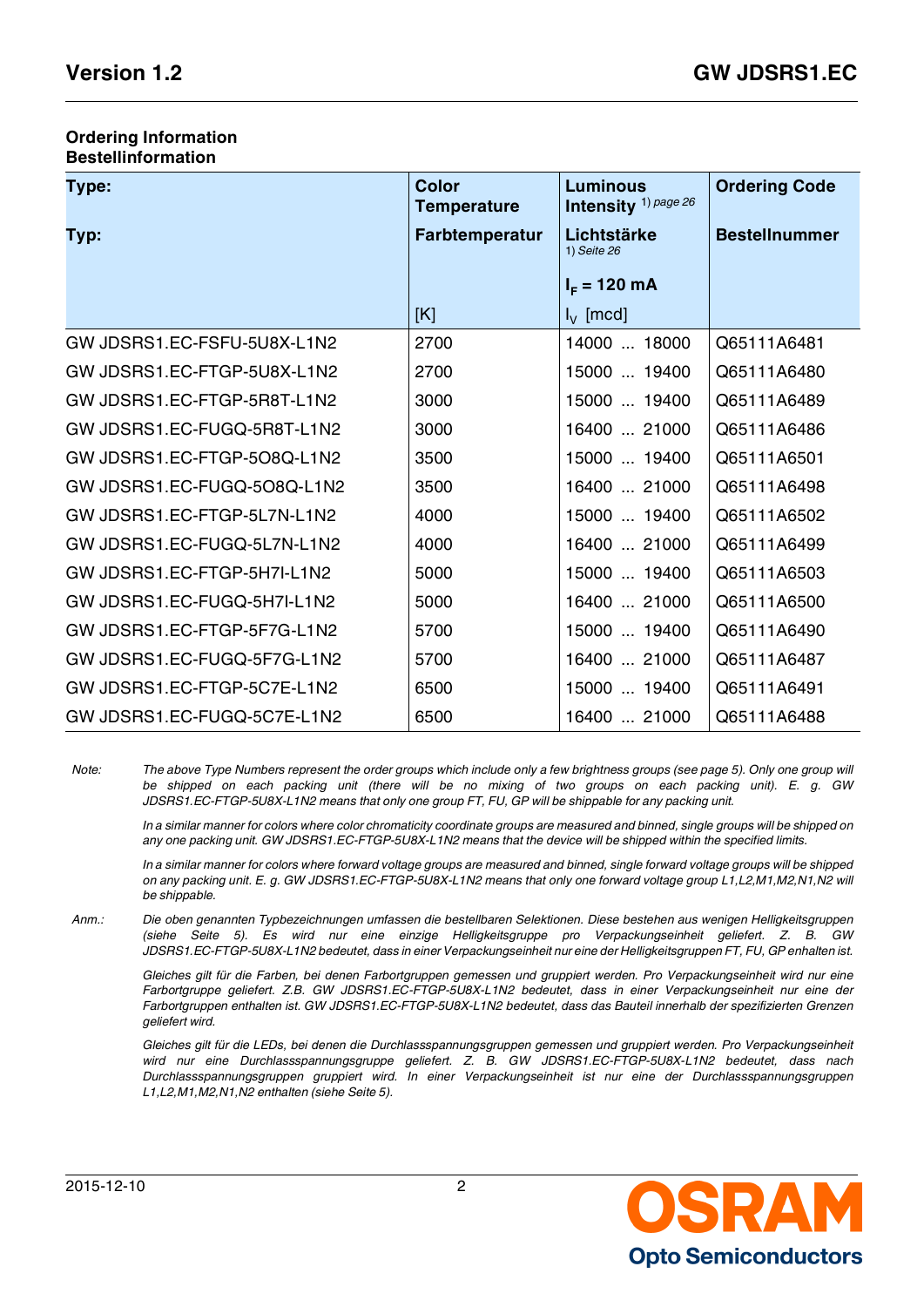# **Maximum Ratings**

### **Grenzwerte**

| <b>Parameter</b>                                                                                    | <b>Symbol</b>           | <b>Values</b>                         | <b>Unit</b>     |
|-----------------------------------------------------------------------------------------------------|-------------------------|---------------------------------------|-----------------|
| <b>Bezeichnung</b>                                                                                  | <b>Symbol</b>           | <b>Werte</b>                          | <b>Einheit</b>  |
| Operating temperature range<br>Betriebstemperatur                                                   | $T_{op}$                | $-4085$                               | $\rm ^{\circ}C$ |
| Storage temperature range<br>Lagertemperatur                                                        | $T_{\text{stg}}$        | $-40100$                              | $\rm ^{\circ}C$ |
| Junction temperature<br>Sperrschichttemperatur                                                      | $\mathsf{T}_\mathsf{i}$ | 120                                   | $\rm ^{\circ}C$ |
| Forward current<br>Durchlassstrom<br>$(T_S = 25 °C)$                                                | ΙF                      | 180                                   | mA              |
| Surge current<br><b>Stoßstrom</b><br>$(t \le 10 \,\mu s; D = 0.005; T_s = 25 \,^{\circ}\mathrm{C})$ | $I_{FM}$                | 300                                   | mA              |
| Reverse voltage<br>Sperrspannung<br>$(T_s = 25 °C)$                                                 | $V_R$                   | not designed for reverse<br>operation | $\vee$          |
| <b>ESD withstand voltage</b><br><b>ESD Festigkeit</b><br>(acc. to ANSI/ESDA/JEDEC JS-001 - HBM)     | $V_{ESD}$               | up to 5                               | kV              |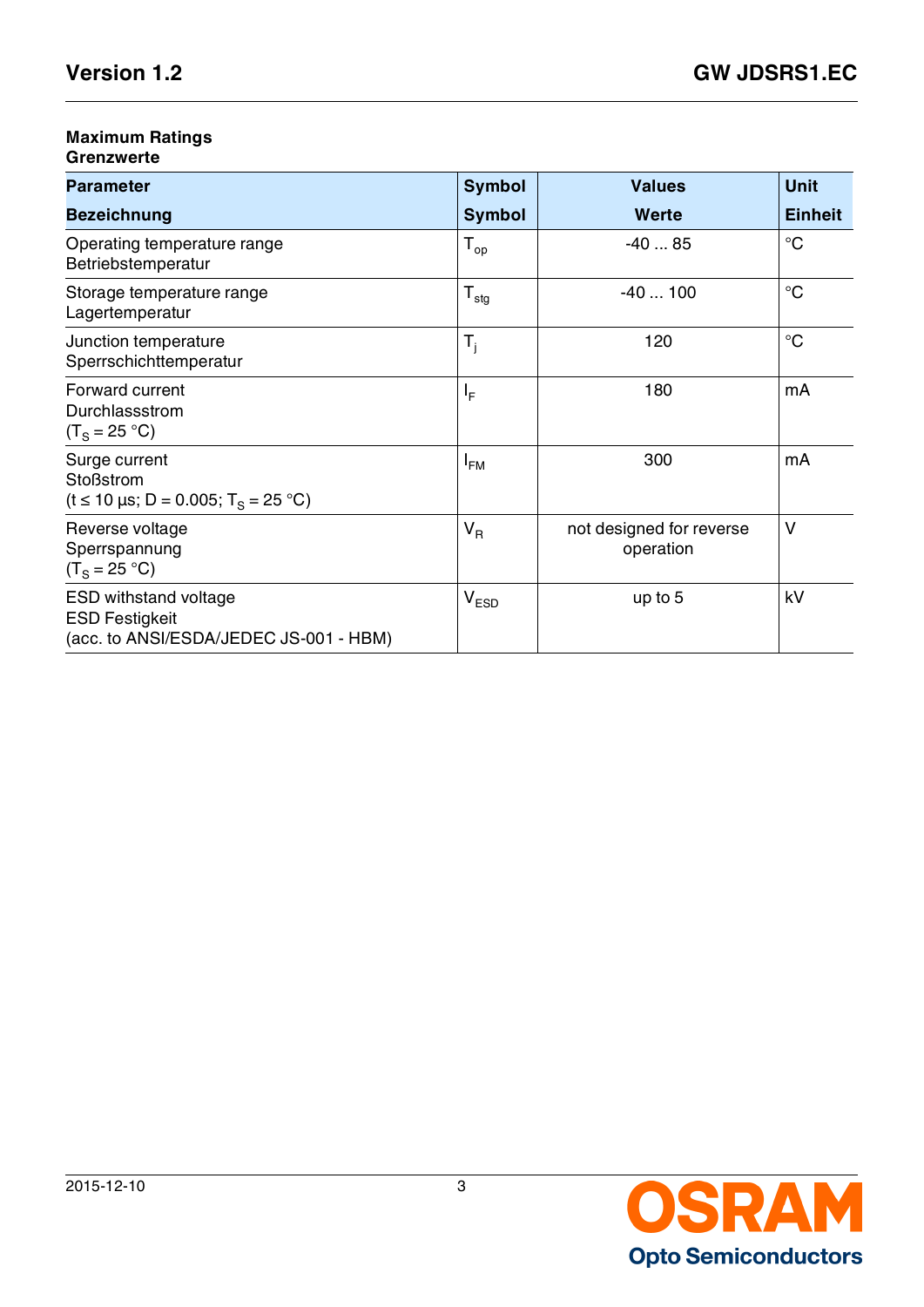# **Characteristics** (T<sub>S</sub> = 25 °C; I<sub>F</sub> = 120 mA)

| Kennwerte |  |
|-----------|--|
|-----------|--|

| <b>Parameter</b>                                                                                   | <b>Symbol</b>              | <b>Values</b>                        | <b>Unit</b>                           |                |
|----------------------------------------------------------------------------------------------------|----------------------------|--------------------------------------|---------------------------------------|----------------|
| <b>Bezeichnung</b>                                                                                 |                            | <b>Symbol</b>                        | Werte                                 | <b>Einheit</b> |
| Viewing angle at 50 % $I_V$<br>Abstrahlwinkel bei 50 % $I_V$                                       | (typ.)                     | $2\phi$                              | 120                                   | $\circ$        |
| Forward voltage <sup>2)</sup> page 26<br>Durchlassspannung <sup>2)</sup> Seite 26                  | (min.)<br>(typ.)<br>(max.) | $V_F$<br>$V_F$<br>$V_F$              | 2.80<br>3.00<br>3.40                  | v<br>V<br>٧    |
| Reverse current<br>Sperrstrom                                                                      |                            | $I_{\mathsf{R}}$                     | not designed for<br>reverse operation |                |
| Color rendering index 3) page 26<br>Farbwiedergabe Index <sup>3)</sup> Seite 26<br>(2700K - 6500K) | (typ.)<br>(min.)           | $R_{a}$<br>$R_{a}$                   | 85<br>80                              | $\blacksquare$ |
| Real thermal resistance junction / solder point<br>4) page 26                                      | (typ.)<br>(max.)           | $R_{th}$ JS real<br>$R_{th}$ JS real | 20<br>26                              | K/W<br>K/W     |
| Realer Wärmewiderstand Sperrschicht / Lötpad<br>4) Seite 26                                        |                            |                                      |                                       |                |
| "Electrical" thermal resistance junction / solder point<br>4) page 26                              | (typ.)<br>(max.)           | $R_{th}$ JS el<br>$R_{th}$ JS el     | 16<br>21                              | K/W<br>K/W     |
| "Elektrischer" Wärmewiderstand Sperrschicht /<br>Lötpad <sup>4)</sup> Seite 26                     |                            |                                      |                                       |                |
| (with efficiency $\eta_e = 20$ %)                                                                  |                            |                                      |                                       |                |

*Note: Individual forward voltage groups see next page*

*Anm.: Durchlassspannungsgruppen siehe nächste Seite*

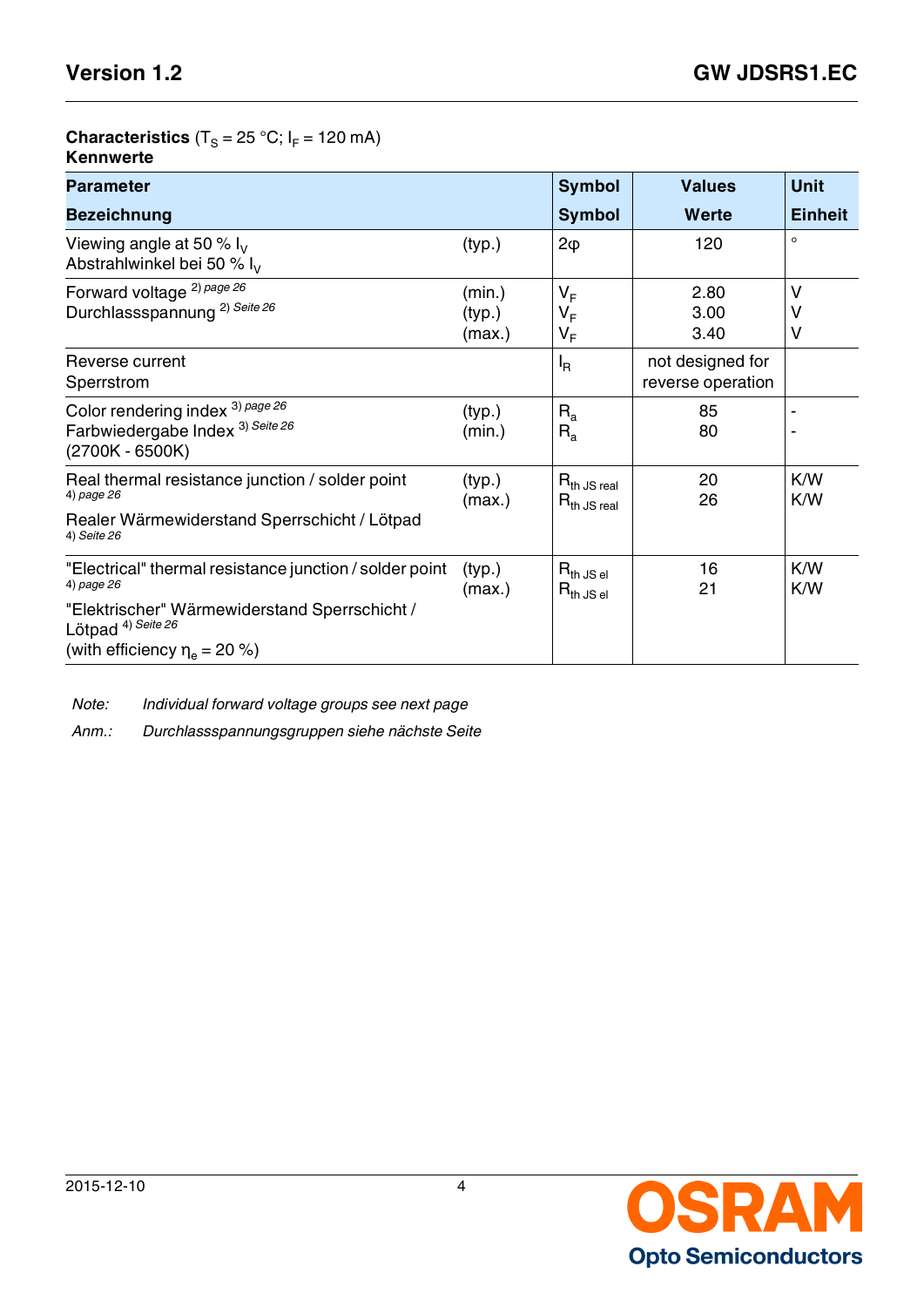| <b>Brightness Groups</b> |  |
|--------------------------|--|
| Helligkeitsgruppen       |  |

<span id="page-4-1"></span><span id="page-4-0"></span>

| <b>Group</b>  | <b>Luminous</b><br>Intensity <sup>1)</sup> page 26 | <b>Luminous</b><br>Intensity <sup>1)</sup> page 26 | <b>Luminous Flux</b>                    | <b>Luminous Flux</b>                    |
|---------------|----------------------------------------------------|----------------------------------------------------|-----------------------------------------|-----------------------------------------|
| <b>Gruppe</b> | Lichtstärke<br>1) Seite 26                         | Lichtstärke<br>1) Seite 26                         | Lichtstrom                              | <b>Lichtstrom</b>                       |
|               | $(min.)$ $I_{v}$ [mcd]                             | $(max.) I_v [mod]$                                 | (extrapolated min.)<br>$\Phi_{V}$ [mlm] | (extrapolated max.)<br>$\Phi_{V}$ [mlm] |
| <b>FS</b>     | 14000                                              | 15000                                              | 44000                                   | 47100                                   |
| FT.           | 15000                                              | 16400                                              | 47100                                   | 51500                                   |
| <b>FU</b>     | 16400                                              | 18000                                              | 51500                                   | 56500                                   |
| <b>GP</b>     | 18000                                              | 19400                                              | 56500                                   | 60900                                   |
| GQ            | 19400                                              | 21000                                              | 60900                                   | 65900                                   |

*Note: The standard shipping format for serial types includes either a lower family group, an upper family group or a grouping of all individual brightness groups of only a few brightness groups. Individual brightness groups cannot be ordered.*

*The extrapolated typical minimum and maximum values are calculated with an assumption of "π" value based on a Lambertian radiation pattern.*

*Anm.: Die Standardlieferform von Serientypen beinhaltet entweder eine untere Familiengruppe, eine obere Familiengruppe oder eine Sammelgruppe, die aus nur wenigen Helligkeitsgruppen besteht. Einzelne Helligkeitsgruppen sind nicht bestellbar.*

*Die extrapolierten typischen Minimum- und Maximum-Werte wurden mit dem Faktor "π" unter Annahme einer lambertschen Abstrahlcharakteristik errechnet.*

# **Forward Voltage Groups** 2) *[page 26](#page-25-2)* **Durchlassspannungsgruppen** 2) *[Seite 26](#page-25-3)*

<span id="page-4-2"></span>

| <b>Group</b>   |                  |                  |
|----------------|------------------|------------------|
| <b>Gruppe</b>  | (min.) $V_F$ [V] | (max.) $V_F$ [V] |
| L1             | 2.80             | 2.90             |
| L2             | 2.90             | 3.00             |
| M <sub>1</sub> | 3.00             | 3.10             |
| M <sub>2</sub> | 3.10             | 3.20             |
| N <sub>1</sub> | 3.20             | 3.30             |
| N <sub>2</sub> | 3.30             | 3.40             |

# OSRAM **Opto Semiconductors**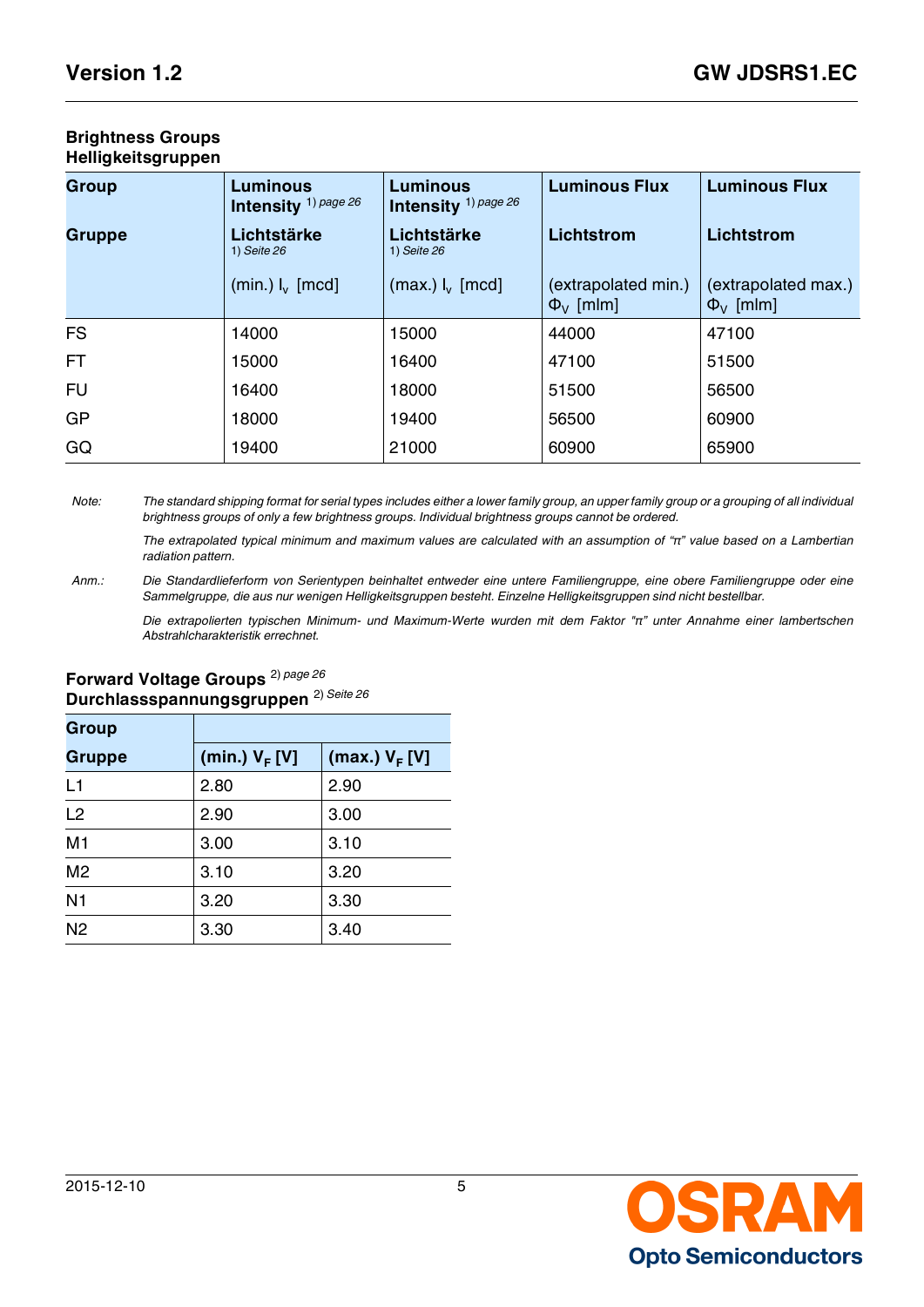### **Brightness and Efficacy Reference Table** 5) *[page 26](#page-25-8)* **Helligkeits und Effizienz Referenztabelle** 5) *[Seite 26](#page-25-9)*

| Group / Gruppe | <b>Luminous Flux /</b><br><b>Lichtstrom</b> | Optial efficacy /<br><b>Optischer</b><br>Wirkungsgrad | <b>Optical efficacy /</b><br><b>Optischer</b><br>Wirkungsgrad |  |  |
|----------------|---------------------------------------------|-------------------------------------------------------|---------------------------------------------------------------|--|--|
|                | $I_F = 120$ mA                              | $I_F = 120$ mA                                        | $I_F = 65 \, \text{mA}$                                       |  |  |
|                | $(typ.)$ [mlm]                              | $(typ.)$ [lm/W]                                       | $(typ.)$ [lm/W]                                               |  |  |
| FS.            | 45550                                       | 127                                                   | 138                                                           |  |  |
| FT.            | 49300                                       | 137                                                   | 150                                                           |  |  |
| <b>FU</b>      | 54000                                       | 150                                                   | 164                                                           |  |  |
| <b>GP</b>      | 58700                                       | 163                                                   | 178                                                           |  |  |
| GQ             | 63400                                       | 176                                                   | 193                                                           |  |  |

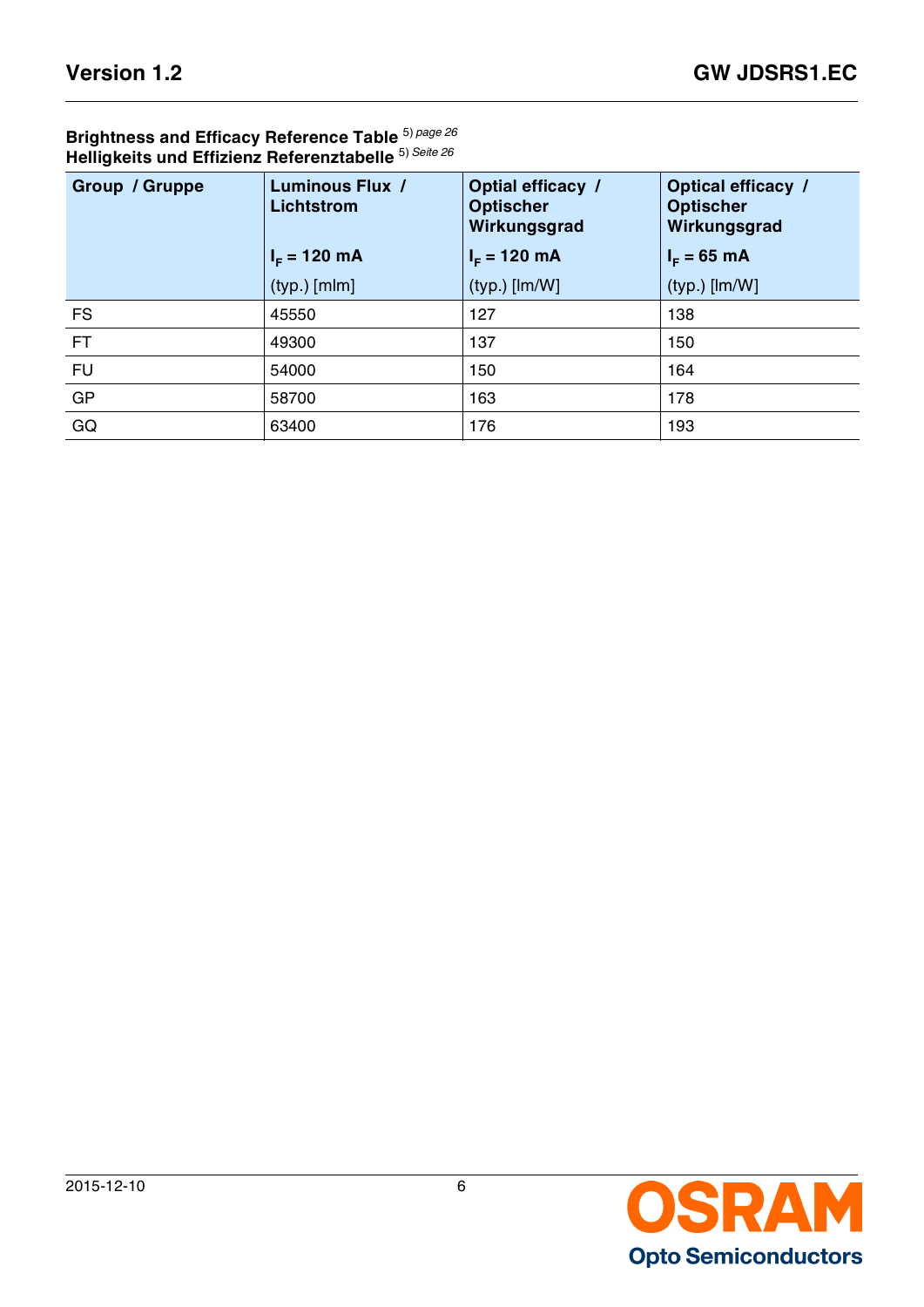#### **Chromaticity Coordinate Groups** 6) *[page 26](#page-25-10)* **Farbortgruppen** 6) *[Seite 26](#page-25-11)*



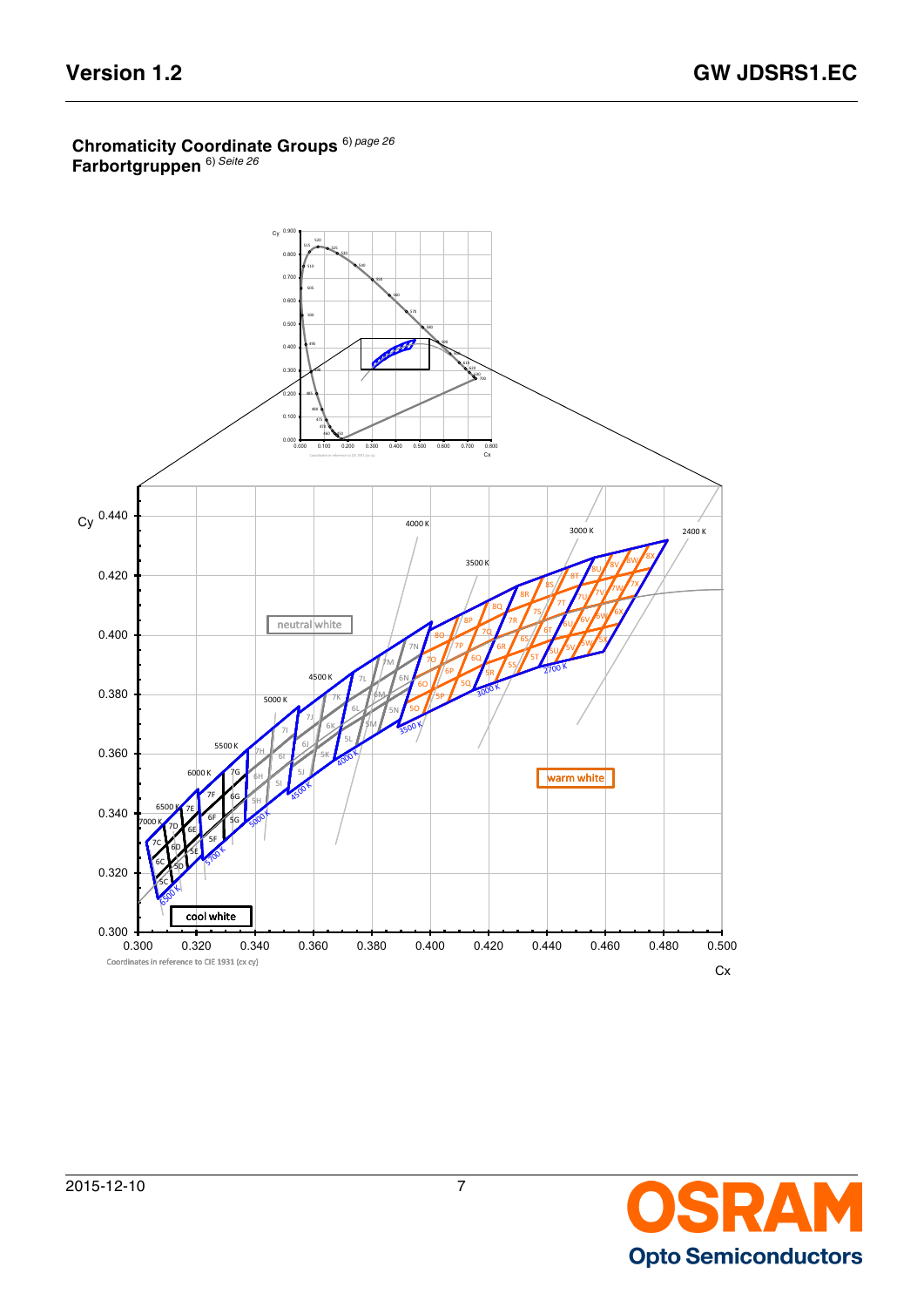# **Color Chromaticity Groups** 6) *[page 26](#page-25-10)*

**Farbortgruppen** 6) *[Seite 26](#page-25-11)*

| <b>Group</b><br><b>Gruppe</b> | Cx     | Cy     | <b>Group</b><br><b>Gruppe</b> | Cx     | Cy     | <b>Group</b><br><b>Gruppe</b> | Cx     | Cy     |
|-------------------------------|--------|--------|-------------------------------|--------|--------|-------------------------------|--------|--------|
| 5C                            | 0.3055 | 0.3177 | 5M                            | 0.3746 | 0.3624 | 7S                            | 0.4305 | 0.4019 |
|                               | 0.3068 | 0.3113 |                               | 0.3773 | 0.3726 |                               | 0.4346 | 0.4108 |
|                               | 0.3108 | 0.3229 |                               | 0.3822 | 0.3670 |                               | 0.4386 | 0.4048 |
|                               | 0.3119 | 0.3162 |                               | 0.3853 | 0.3776 |                               | 0.4430 | 0.4138 |
| 6C                            | 0.3041 | 0.3240 | 6M                            | 0.3773 | 0.3726 | 8S                            | 0.4346 | 0.4108 |
|                               | 0.3055 | 0.3177 |                               | 0.3799 | 0.3828 |                               | 0.4387 | 0.4197 |
|                               | 0.3098 | 0.3296 |                               | 0.3853 | 0.3776 |                               | 0.4430 | 0.4138 |
|                               | 0.3108 | 0.3229 |                               | 0.3885 | 0.3882 |                               | 0.4474 | 0.4228 |
| 7C                            | 0.3028 | 0.3304 | 7M                            | 0.3799 | 0.3828 | 5T                            | 0.4298 | 0.3867 |
|                               | 0.3041 | 0.3240 |                               | 0.3826 | 0.3931 |                               | 0.4342 | 0.3957 |
|                               | 0.3087 | 0.3363 |                               | 0.3885 | 0.3882 |                               | 0.4373 | 0.3893 |
|                               | 0.3098 | 0.3296 |                               | 0.3916 | 0.3987 |                               | 0.4420 | 0.3985 |
| 5D                            | 0.3108 | 0.3229 | 5N                            | 0.3822 | 0.3670 | 6T                            | 0.4342 | 0.3957 |
|                               | 0.3119 | 0.3162 |                               | 0.3853 | 0.3776 |                               | 0.4386 | 0.4048 |
|                               | 0.3162 | 0.3282 |                               | 0.3898 | 0.3716 |                               | 0.4420 | 0.3985 |
|                               | 0.3170 | 0.3212 |                               | 0.3934 | 0.3825 |                               | 0.4468 | 0.4077 |
| 6D                            | 0.3098 | 0.3296 | 6N                            | 0.3853 | 0.3776 | 7T                            | 0.4386 | 0.4048 |
|                               | 0.3108 | 0.3229 |                               | 0.3885 | 0.3882 |                               | 0.4430 | 0.4138 |
|                               | 0.3154 | 0.3352 |                               | 0.3934 | 0.3825 |                               | 0.4468 | 0.4077 |
|                               | 0.3162 | 0.3282 |                               | 0.3970 | 0.3935 |                               | 0.4515 | 0.4168 |
| 7D                            | 0.3087 | 0.3363 | 7N                            | 0.3885 | 0.3882 | 8T                            | 0.4430 | 0.4138 |
|                               | 0.3098 | 0.3296 |                               | 0.3916 | 0.3987 |                               | 0.4474 | 0.4228 |
|                               | 0.3146 | 0.3422 |                               | 0.3970 | 0.3935 |                               | 0.4515 | 0.4168 |
|                               | 0.3154 | 0.3352 |                               | 0.4006 | 0.4044 |                               | 0.4562 | 0.4260 |
| 5E                            | 0.3162 | 0.3282 | <b>50</b>                     | 0.3890 | 0.3690 | 5U                            | 0.4373 | 0.3893 |
|                               | 0.3170 | 0.3212 |                               | 0.3916 | 0.3772 |                               | 0.4420 | 0.3985 |
|                               | 0.3216 | 0.3334 |                               | 0.3975 | 0.3731 |                               | 0.4428 | 0.3906 |
|                               | 0.3221 | 0.3262 |                               | 0.4006 | 0.3815 |                               | 0.4477 | 0.3998 |

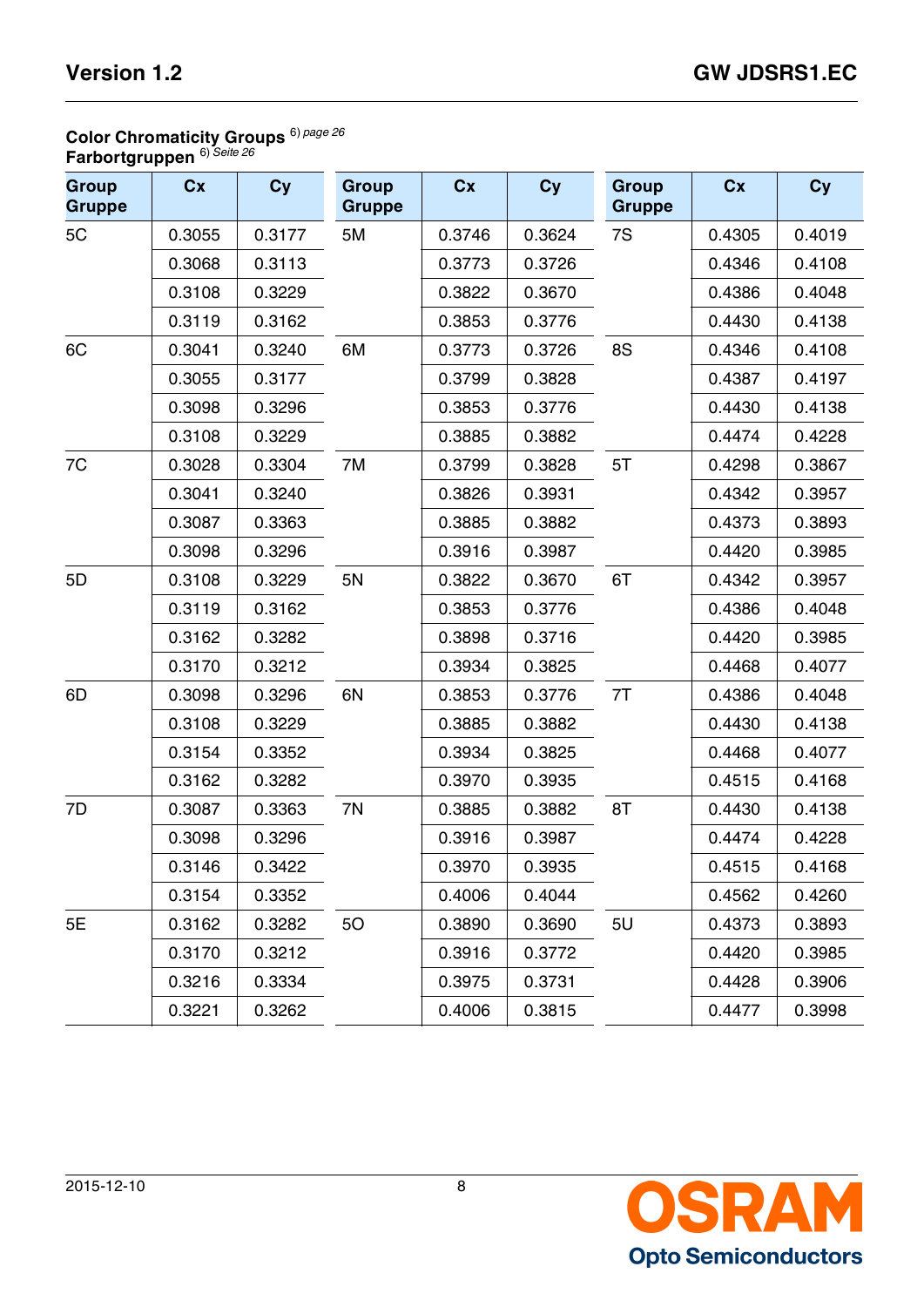| <b>Group</b><br><b>Gruppe</b> | Cx     | <b>Cy</b> | <b>Group</b><br><b>Gruppe</b> | Cx     | Cy     | <b>Group</b><br><b>Gruppe</b> | cx     | <b>Cy</b> |
|-------------------------------|--------|-----------|-------------------------------|--------|--------|-------------------------------|--------|-----------|
| 6E                            | 0.3154 | 0.3352    | 6O                            | 0.3916 | 0.3772 | 6U                            | 0.4420 | 0.3985    |
|                               | 0.3162 | 0.3282    |                               | 0.3943 | 0.3853 |                               | 0.4468 | 0.4077    |
|                               | 0.3210 | 0.3408    |                               | 0.4006 | 0.3815 |                               | 0.4477 | 0.3998    |
|                               | 0.3216 | 0.3334    |                               | 0.4036 | 0.3898 |                               | 0.4526 | 0.4090    |
| 7E                            | 0.3146 | 0.3422    | 70                            | 0.3943 | 0.3853 | 7U                            | 0.4468 | 0.4077    |
|                               | 0.3154 | 0.3352    |                               | 0.3970 | 0.3934 |                               | 0.4515 | 0.4168    |
|                               | 0.3205 | 0.3481    |                               | 0.4036 | 0.3898 |                               | 0.4526 | 0.4090    |
|                               | 0.3210 | 0.3408    |                               | 0.4067 | 0.3982 |                               | 0.4576 | 0.4183    |
| 5F                            | 0.3217 | 0.3316    | <b>8O</b>                     | 0.3970 | 0.3934 | 8U                            | 0.4515 | 0.4168    |
|                               | 0.3222 | 0.3243    |                               | 0.3997 | 0.4015 |                               | 0.4562 | 0.4260    |
|                               | 0.3293 | 0.3384    |                               | 0.4067 | 0.3982 |                               | 0.4576 | 0.4183    |
|                               | 0.3294 | 0.3306    |                               | 0.4097 | 0.4065 |                               | 0.4625 | 0.4275    |
| 6F                            | 0.3212 | 0.3389    | 5P                            | 0.3975 | 0.3731 | 5V                            | 0.4428 | 0.3906    |
|                               | 0.3217 | 0.3316    |                               | 0.4006 | 0.3815 |                               | 0.4477 | 0.3998    |
|                               | 0.3292 | 0.3461    |                               | 0.4061 | 0.3773 |                               | 0.4483 | 0.3919    |
|                               | 0.3293 | 0.3384    |                               | 0.4095 | 0.3858 |                               | 0.4534 | 0.4011    |
| 7F                            | 0.3206 | 0.3462    | 6P                            | 0.4006 | 0.3815 | 6V                            | 0.4477 | 0.3998    |
|                               | 0.3212 | 0.3389    |                               | 0.4036 | 0.3898 |                               | 0.4526 | 0.4090    |
|                               | 0.3292 | 0.3461    |                               | 0.4095 | 0.3858 |                               | 0.4534 | 0.4011    |
|                               | 0.3292 | 0.3539    |                               | 0.4130 | 0.3944 |                               | 0.4585 | 0.4104    |
| 5G                            | 0.3293 | 0.3384    | 7P                            | 0.4036 | 0.3898 | 7V                            | 0.4526 | 0.4090    |
|                               | 0.3294 | 0.3306    |                               | 0.4067 | 0.3982 |                               | 0.4576 | 0.4183    |
|                               | 0.3366 | 0.3369    |                               | 0.4130 | 0.3944 |                               | 0.4585 | 0.4104    |
|                               | 0.3369 | 0.3451    |                               | 0.4164 | 0.4029 |                               | 0.4636 | 0.4197    |
| 6G                            | 0.3292 | 0.3461    | 8P                            | 0.4067 | 0.3982 | 8V                            | 0.4576 | 0.4183    |
|                               | 0.3293 | 0.3384    |                               | 0.4097 | 0.4065 |                               | 0.4625 | 0.4275    |
|                               | 0.3369 | 0.3451    |                               | 0.4164 | 0.4029 |                               | 0.4636 | 0.4197    |
|                               | 0.3373 | 0.3534    |                               | 0.4198 | 0.4115 |                               | 0.4688 | 0.4290    |
| 7G                            | 0.3292 | 0.3461    | 5Q                            | 0.4061 | 0.3773 | 5W                            | 0.4483 | 0.3919    |
|                               | 0.3292 | 0.3539    |                               | 0.4095 | 0.3858 |                               | 0.4534 | 0.4011    |
|                               | 0.3373 | 0.3534    |                               | 0.4147 | 0.3814 |                               | 0.4538 | 0.3931    |
|                               | 0.3376 | 0.3616    |                               | 0.4185 | 0.3902 |                               | 0.4591 | 0.4025    |

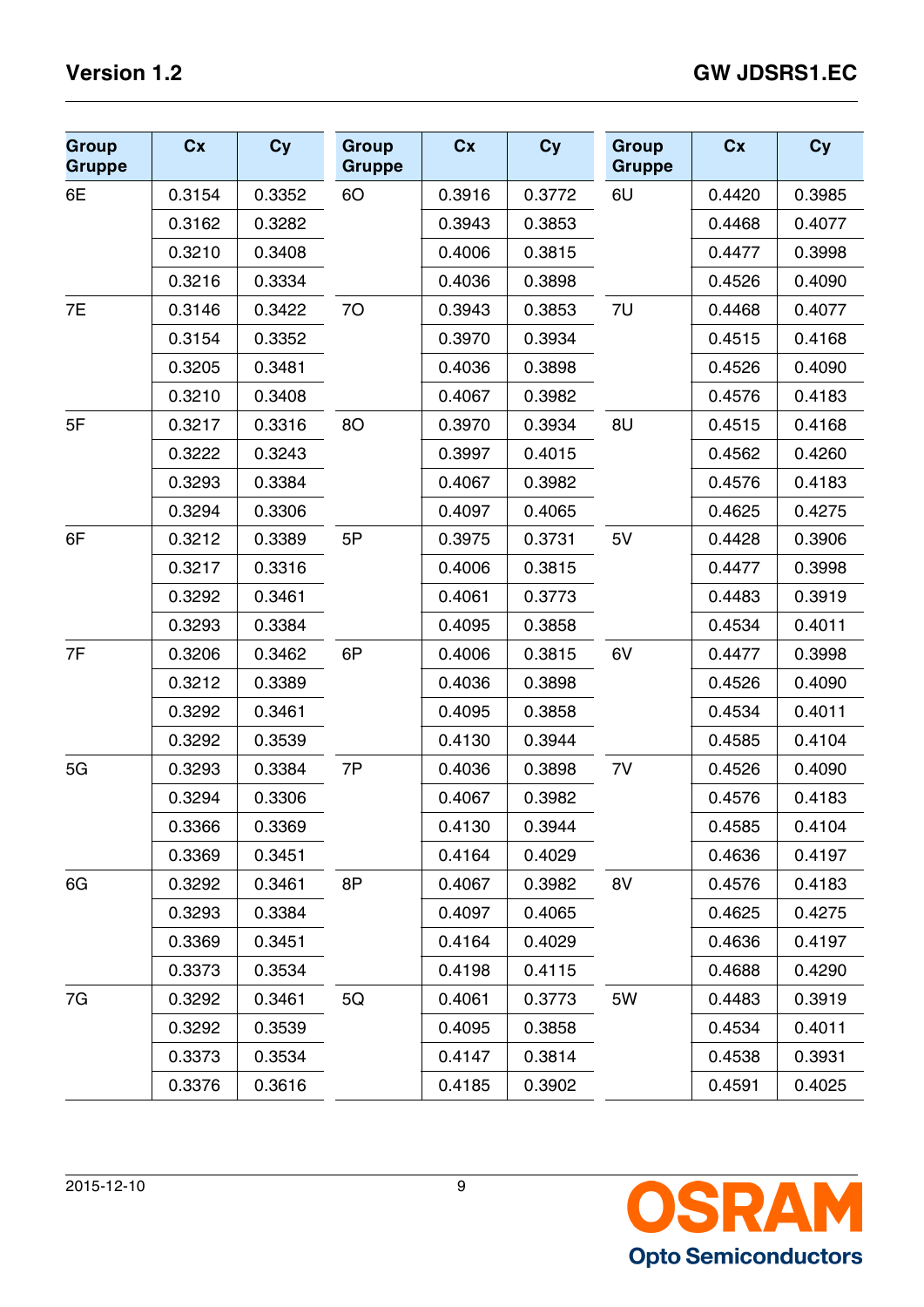| <b>Group</b><br><b>Gruppe</b> | Cx     | <b>Cy</b> | <b>Group</b><br><b>Gruppe</b> | cx     | Cy     | <b>Group</b><br><b>Gruppe</b> | Cx     | <b>Cy</b> |
|-------------------------------|--------|-----------|-------------------------------|--------|--------|-------------------------------|--------|-----------|
| 5H                            | 0.3366 | 0.3369    | 6Q                            | 0.4095 | 0.3858 | 6W                            | 0.4534 | 0.4011    |
|                               | 0.3369 | 0.3451    |                               | 0.4130 | 0.3944 |                               | 0.4585 | 0.4104    |
|                               | 0.3441 | 0.3428    |                               | 0.4185 | 0.3902 |                               | 0.4591 | 0.4025    |
|                               | 0.3448 | 0.3515    |                               | 0.4223 | 0.3990 |                               | 0.4644 | 0.4118    |
| 6H                            | 0.3369 | 0.3451    | 7Q                            | 0.4130 | 0.3944 | 7W                            | 0.4585 | 0.4104    |
|                               | 0.3373 | 0.3534    |                               | 0.4164 | 0.4029 |                               | 0.4636 | 0.4197    |
|                               | 0.3448 | 0.3515    |                               | 0.4223 | 0.3990 |                               | 0.4644 | 0.4118    |
|                               | 0.3456 | 0.3601    |                               | 0.4261 | 0.4077 |                               | 0.4697 | 0.4211    |
| 7H                            | 0.3373 | 0.3534    | 8Q                            | 0.4164 | 0.4029 | 8W                            | 0.4636 | 0.4197    |
|                               | 0.3376 | 0.3616    |                               | 0.4198 | 0.4115 |                               | 0.4688 | 0.4290    |
|                               | 0.3456 | 0.3601    |                               | 0.4261 | 0.4077 |                               | 0.4697 | 0.4211    |
|                               | 0.3464 | 0.3688    |                               | 0.4299 | 0.4165 |                               | 0.4750 | 0.4304    |
| 5 <sub>l</sub>                | 0.3441 | 0.3428    | 5R                            | 0.4147 | 0.3814 | 5X                            | 0.4538 | 0.3931    |
|                               | 0.3448 | 0.3515    |                               | 0.4185 | 0.3902 |                               | 0.4591 | 0.4025    |
|                               | 0.3515 | 0.3487    |                               | 0.4222 | 0.3840 |                               | 0.4593 | 0.3944    |
|                               | 0.3527 | 0.3578    |                               | 0.4263 | 0.3929 |                               | 0.4648 | 0.4038    |
| 61                            | 0.3448 | 0.3515    | 6R                            | 0.4185 | 0.3902 | 6X                            | 0.4591 | 0.4025    |
|                               | 0.3456 | 0.3601    |                               | 0.4223 | 0.3990 |                               | 0.4644 | 0.4118    |
|                               | 0.3527 | 0.3578    |                               | 0.4263 | 0.3929 |                               | 0.4648 | 0.4038    |
|                               | 0.3539 | 0.3669    |                               | 0.4305 | 0.4019 |                               | 0.4703 | 0.4132    |
| 71                            | 0.3456 | 0.3601    | 7R                            | 0.4223 | 0.3990 | 7X                            | 0.4644 | 0.4118    |
|                               | 0.3464 | 0.3688    |                               | 0.4261 | 0.4077 |                               | 0.4697 | 0.4211    |
|                               | 0.3539 | 0.3669    |                               | 0.4305 | 0.4019 |                               | 0.4703 | 0.4132    |
|                               | 0.3551 | 0.3760    |                               | 0.4346 | 0.4108 |                               | 0.4758 | 0.4225    |
| 5L                            | 0.3670 | 0.3578    | 8R                            | 0.4261 | 0.4077 | 8X                            | 0.4697 | 0.4211    |
|                               | 0.3692 | 0.3677    |                               | 0.4299 | 0.4165 |                               | 0.4750 | 0.4304    |
|                               | 0.3746 | 0.3624    |                               | 0.4346 | 0.4108 |                               | 0.4758 | 0.4225    |
|                               | 0.3773 | 0.3726    |                               | 0.4387 | 0.4197 |                               | 0.4813 | 0.4319    |
| 6L                            | 0.3692 | 0.3677    | <b>5S</b>                     | 0.4222 | 0.3840 |                               |        |           |
|                               | 0.3714 | 0.3775    |                               | 0.4263 | 0.3929 |                               |        |           |
|                               | 0.3773 | 0.3726    |                               | 0.4298 | 0.3867 |                               |        |           |
|                               | 0.3799 | 0.3828    |                               | 0.4342 | 0.3957 |                               |        |           |

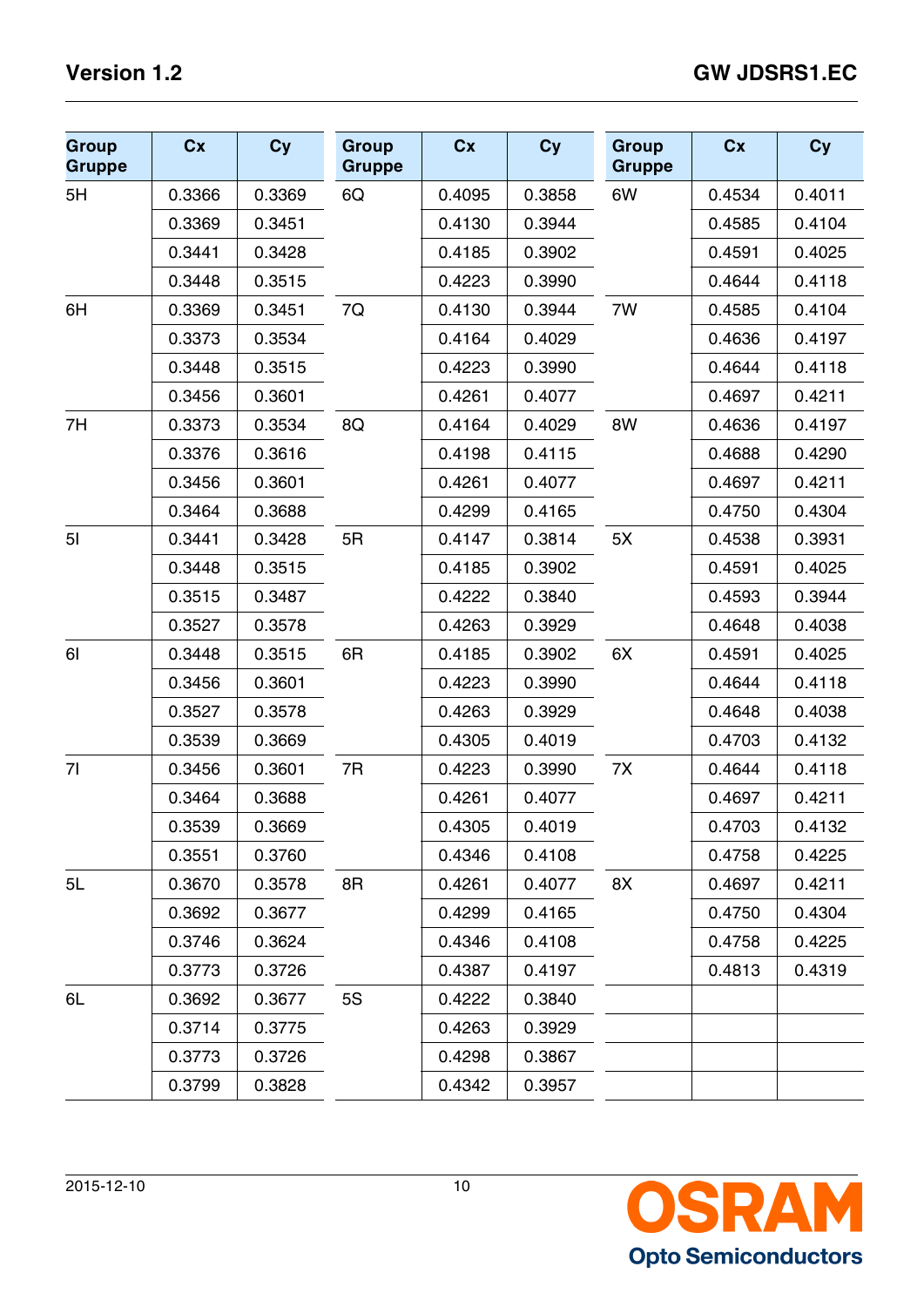| <b>Group</b><br><b>Gruppe</b> | Cx     | Cy     | Group<br><b>Gruppe</b> | cx     | Cy     | <b>Group</b><br><b>Gruppe</b> | cx | Cy |
|-------------------------------|--------|--------|------------------------|--------|--------|-------------------------------|----|----|
| 7L                            | 0.3714 | 0.3775 | 6S                     | 0.4263 | 0.3929 |                               |    |    |
|                               | 0.3736 | 0.3874 |                        | 0.4305 | 0.4019 |                               |    |    |
|                               | 0.3799 | 0.3828 |                        | 0.4342 | 0.3957 |                               |    |    |
|                               | 0.3826 | 0.3931 |                        | 0.4386 | 0.4048 |                               |    |    |

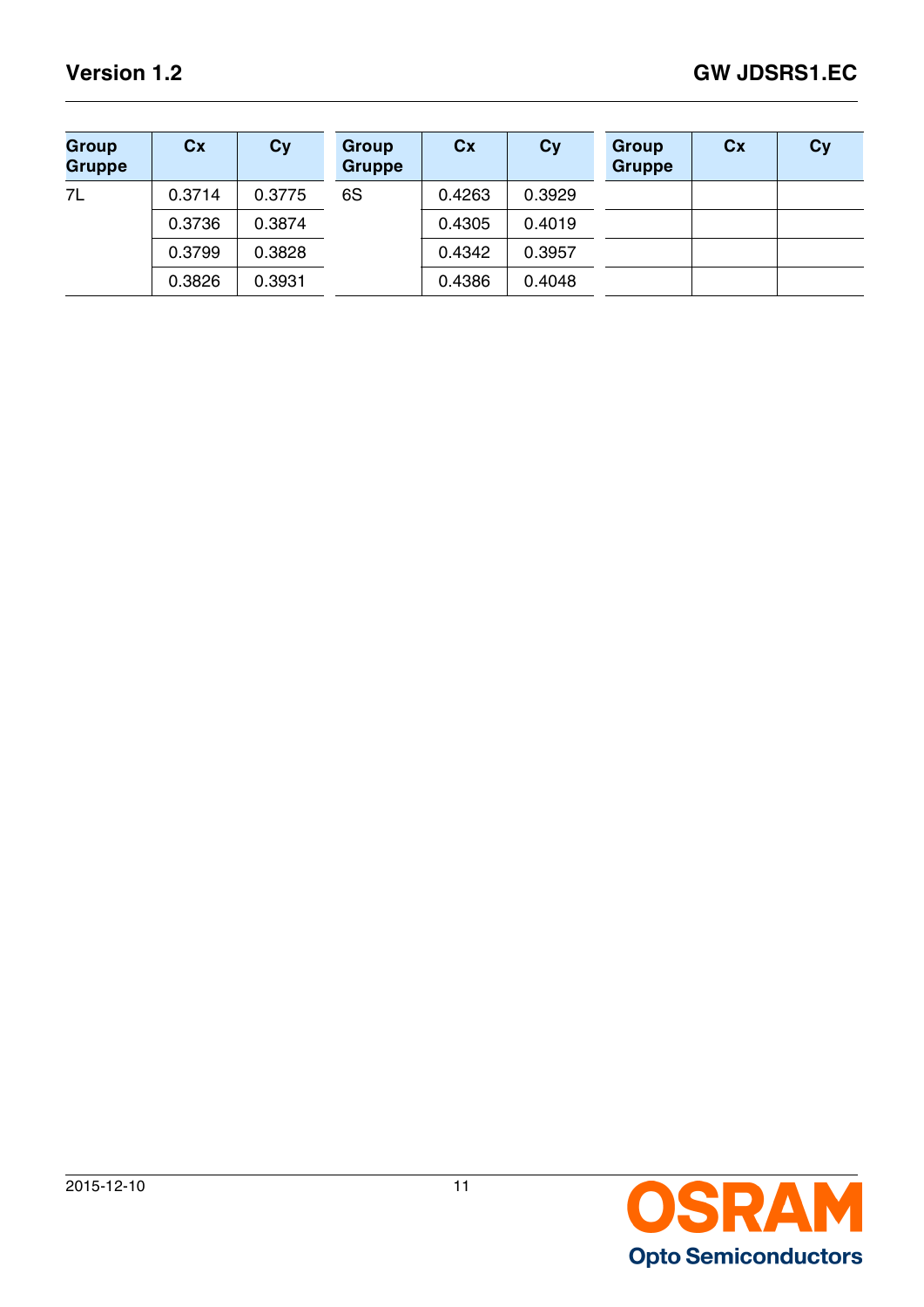#### **Group Name on Label Gruppenbezeichnung auf Etikett** Example: FT-5U-L1 Beispiel: FT-5U-L1

| <b>Brightness</b> | <b>Chromaticity Coordinate</b> | <b>Forward Voltage</b> |
|-------------------|--------------------------------|------------------------|
| <b>Helligkeit</b> | <b>Farbort</b>                 | Durchlassspannung      |
| - ET              | 5U                             |                        |

*Note: No packing unit / tape ever contains more than one group for each selection.*

*Anm.: In einer Verpackungseinheit / Gurt ist immer nur eine Gruppe für jede Selektion enthalten.*

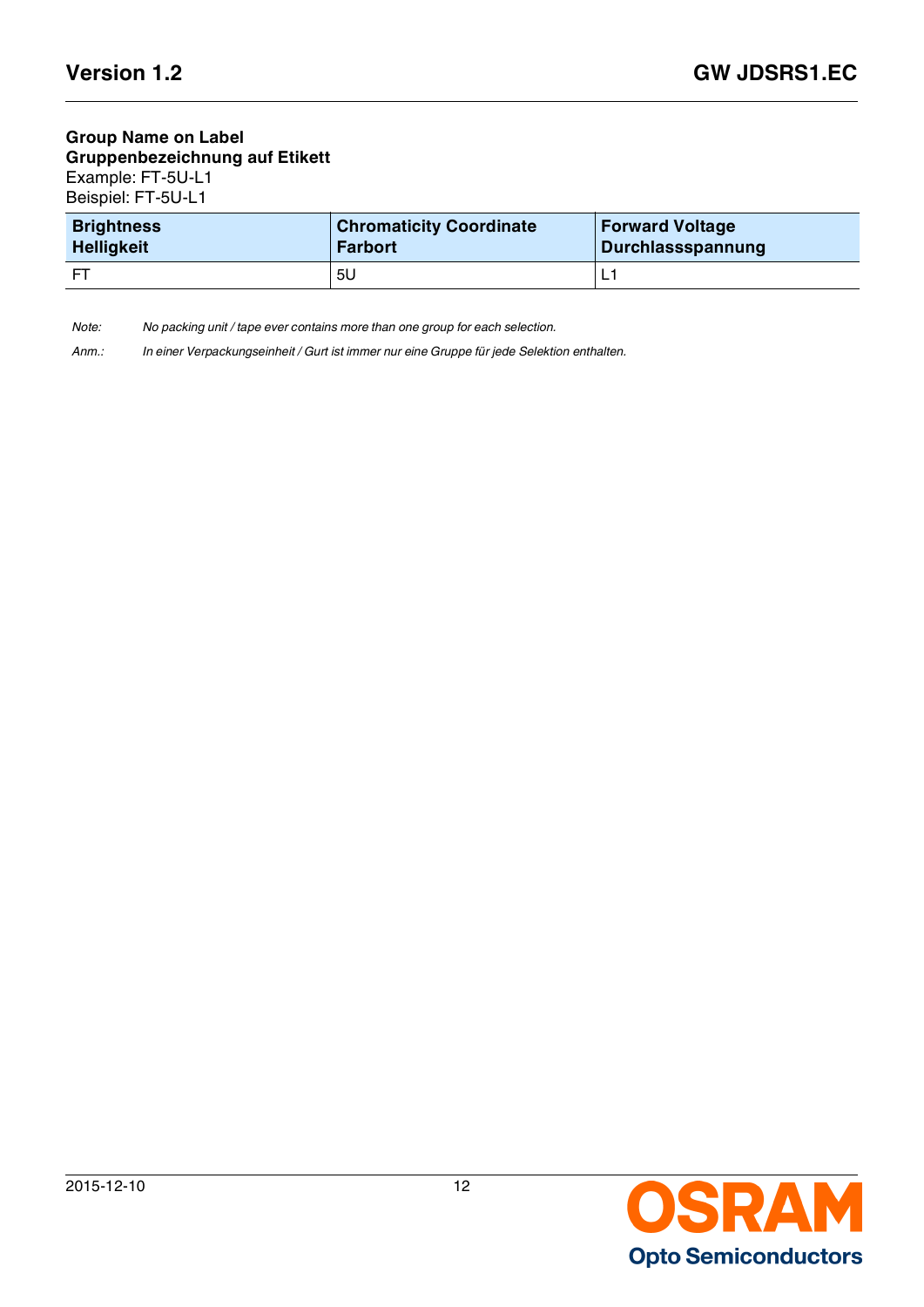

**Relative Spectral Emission - V(λ) = Standard eye response curve** 5) *[page 26](#page-25-8)* **Relative spektrale Emission - V(λ) = spektrale Augenempfindlichkeit** 5) *[Seite 26](#page-25-9)* l<sub>rel</sub> = f (λ); T<sub>S</sub> = 25 °C; I<sub>F</sub> = 120 mA





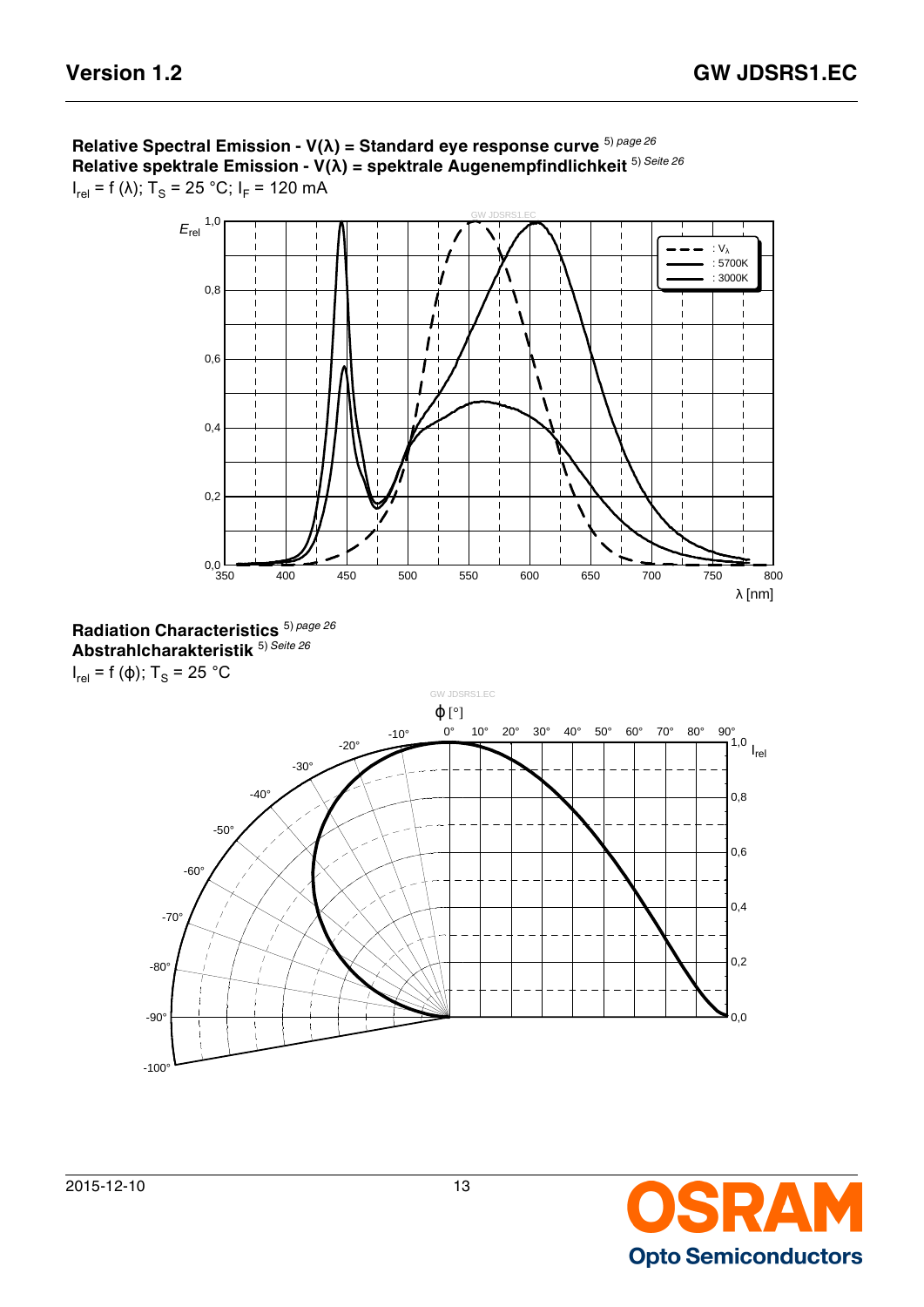**Forward Current** 5) *[page 26](#page-25-8)* , 7) *[page 26](#page-25-12)* **Durchlassstrom** 5) *[Seite 26](#page-25-9)* , 7) *[Seite 26](#page-25-13)*







**Relative Luminous Intensity** 5) *[page 26](#page-25-8)* , 7) *[page 26](#page-25-12)* **Relative Lichtstärke** 5) *[Seite 26](#page-25-9)* , 7) *[Seite 26](#page-25-13)*

 $I_V/I_V(120 \text{ mA}) = f(I_F)$ ; T<sub>S</sub> = 25 °C



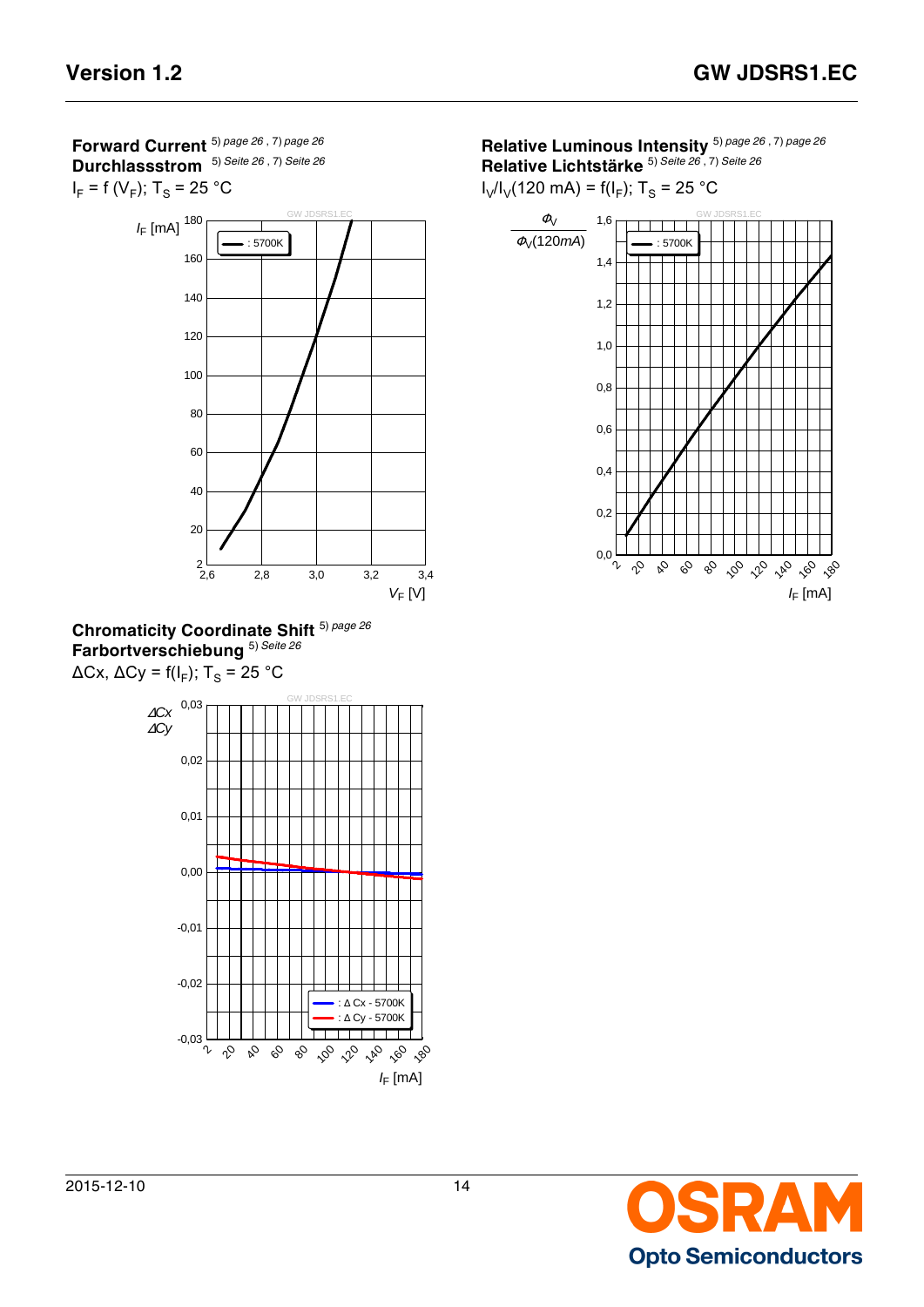**Relative Forward Voltage** 5) *[page 26](#page-25-8)* **Relative Vorwärtsspannung** 5) *[Seite 26](#page-25-9)*







**Relative Luminous Intensity** 5) *[page 26](#page-25-8)* **Relative Lichtstärke** 5) *[Seite 26](#page-25-9)*

 $I_V/I_V(25)^\circ C = f(T_j); I_F = 120 \text{ mA}$ 



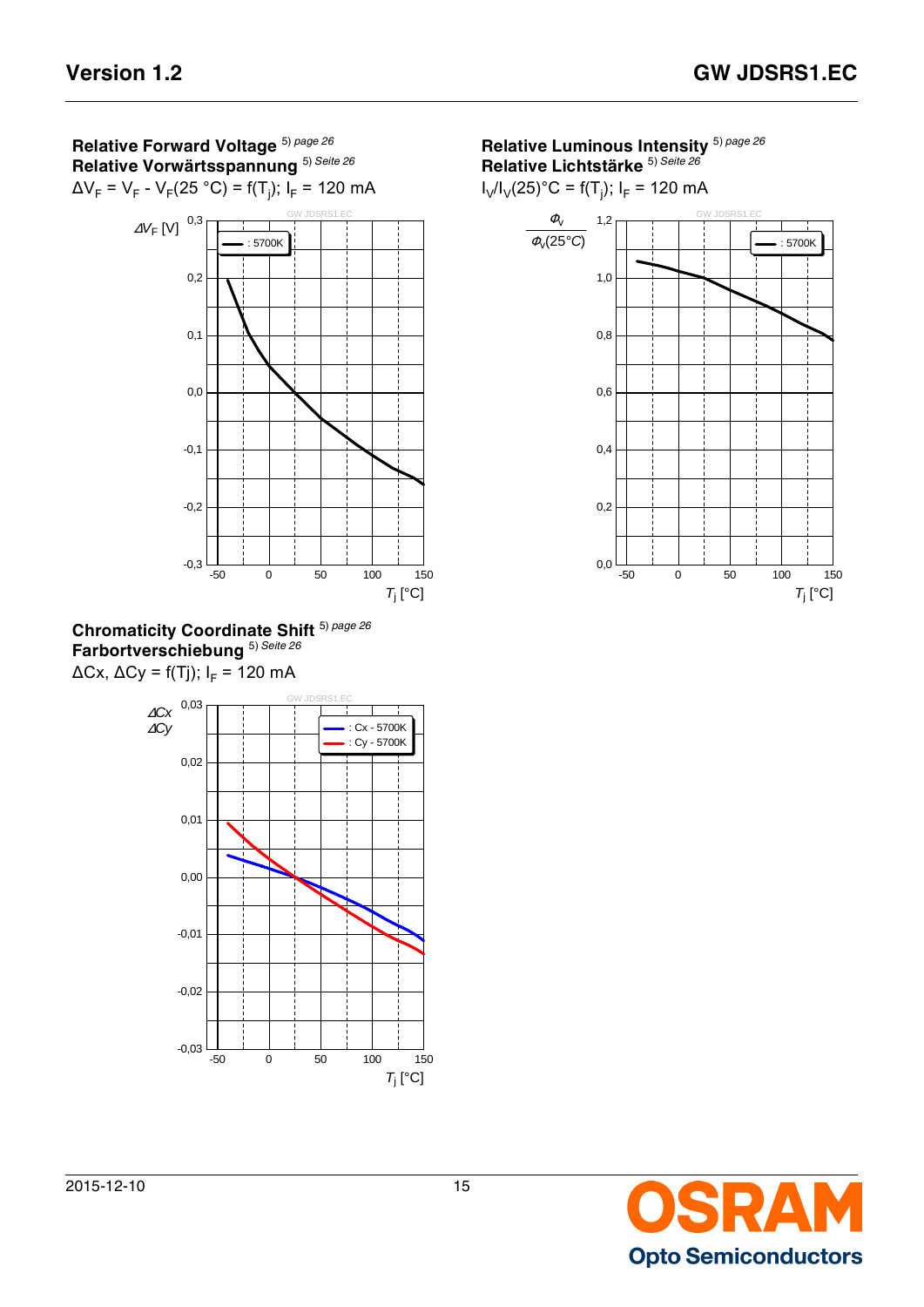### **Max. Permissible Forward Current Max. zulässiger Durchlassstrom**   $I_F$  = f (T)



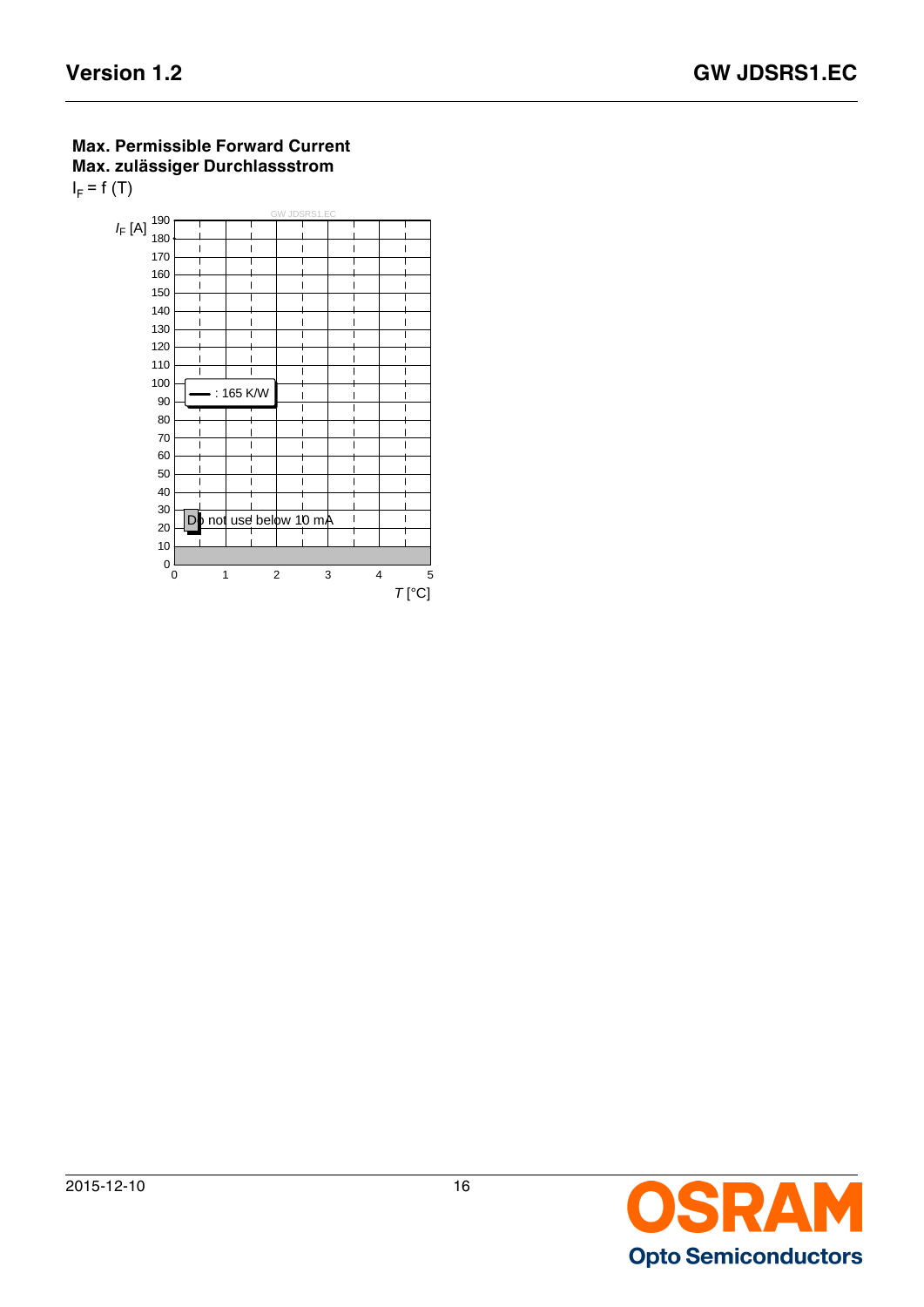### **Package Outline** 8) *[page 26](#page-25-14)* **Maßzeichnung** 8) *[Seite 26](#page-25-15)*



C63062-A4109-A1 ...- 06

|  | <b>Approximate Weight:</b> |
|--|----------------------------|
|  |                            |

**Gewicht:** 35 mg

35 mg

Function: Function: **Function:** P2 and thermal pad: Anode; P3: Cathode; P1&P4 not connected

**Funktion:** P2 and Wärmeleitpad: Anode; P3: Kathode; P1&P4 nicht verbunden

**ESD information:** LED is protected by ESD device which is connected in parallel to LED-Chip.

**ESD Information:** Die LED enthält ein ESD-Bauteil, das parallel zum Chip geschaltet ist.

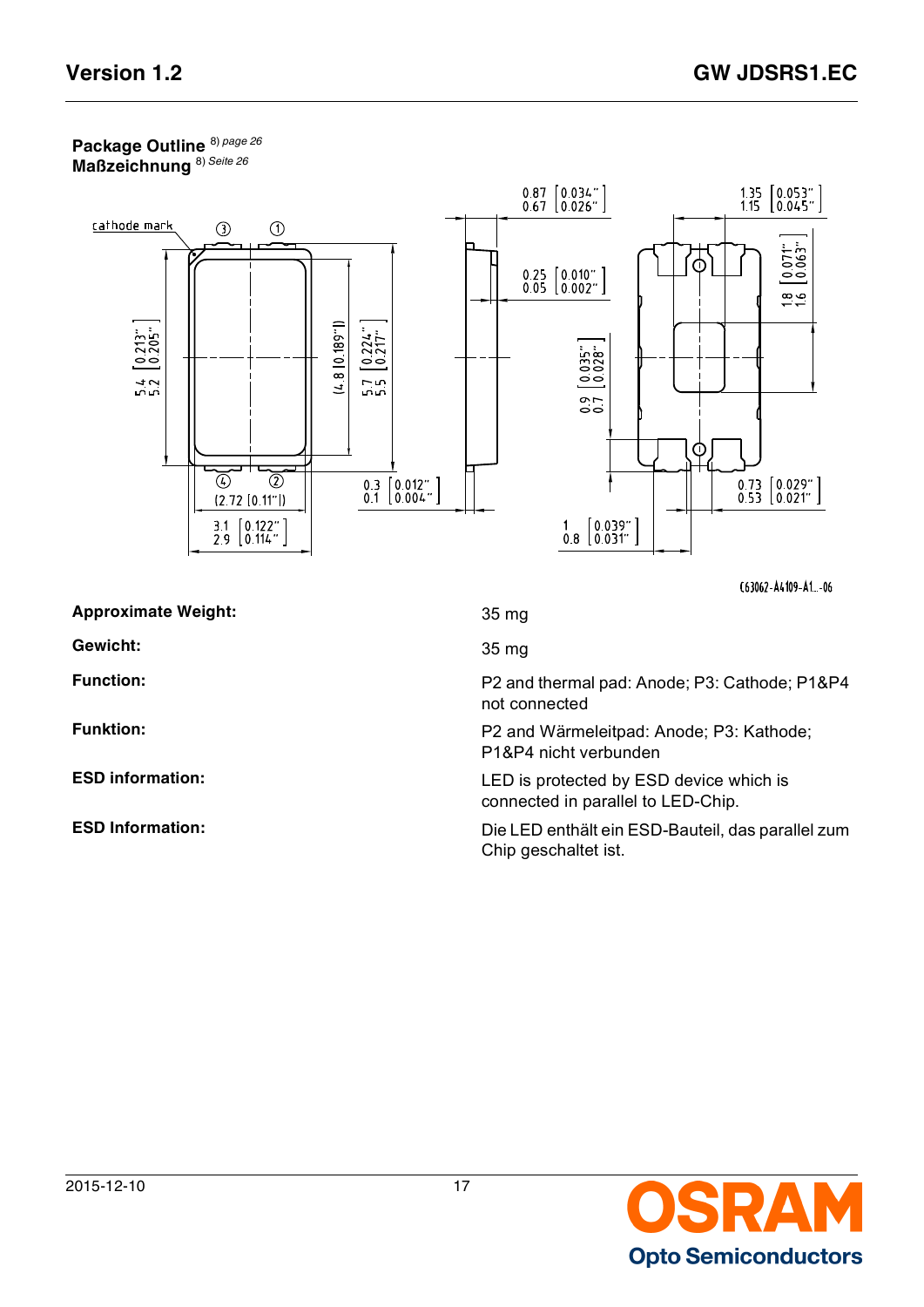

Package not suitable for ultra sonic cleaning. For superior solder joint connectivity results we recommend soldering under standard nitrogen atmosphere.

Das Gehäuse ist für Ultraschallreinigung nicht geeignet.

Um eine verbesserte Lötstellenkontaktierung zu erreichen, empfehlen wir, unter Standard-Stickstoffatmosphäre zu löten.



*Anm.:*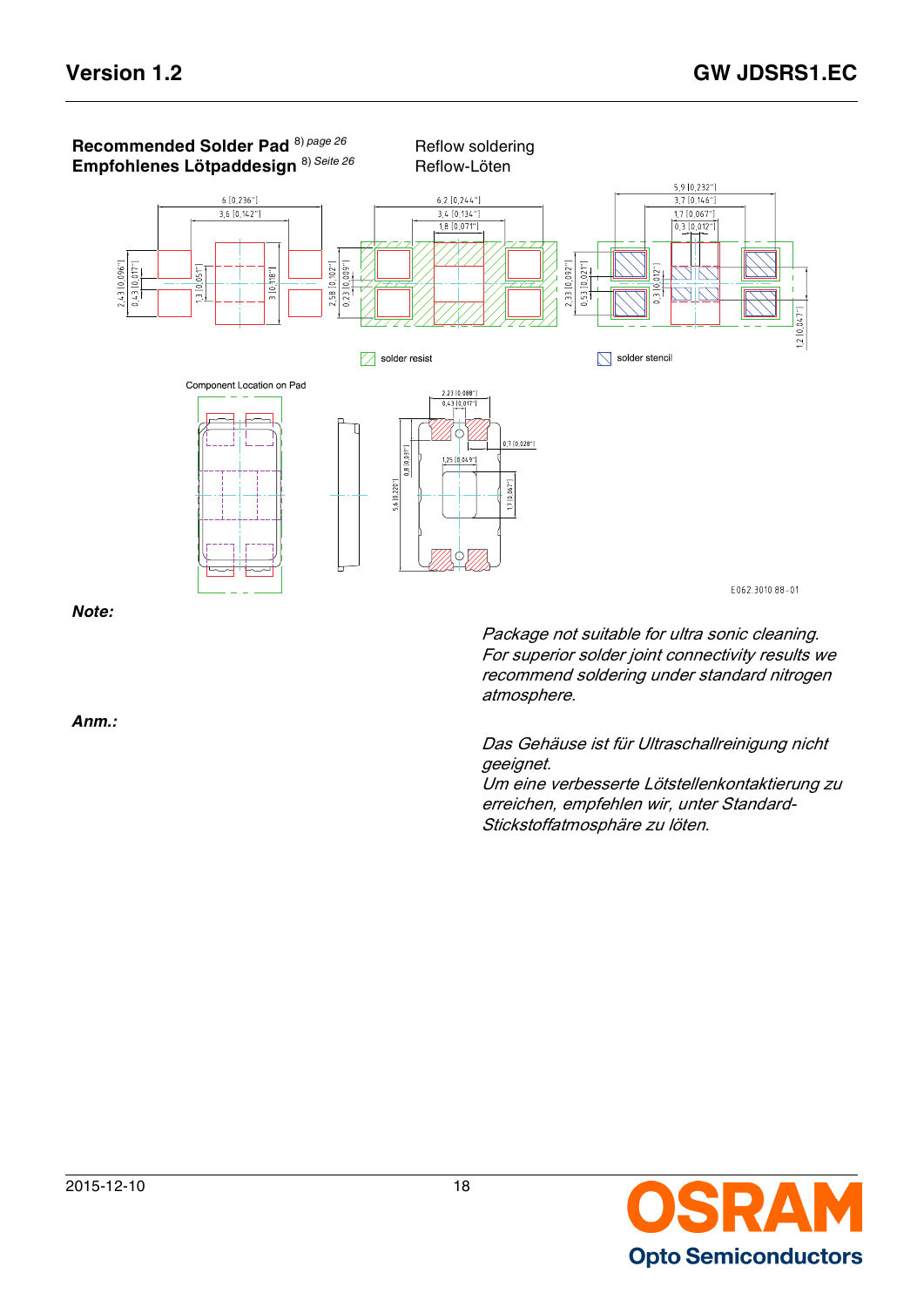# **Reflow Soldering Profile**

## **Reflow-Lötprofil**

Product complies to MSL Level 3 acc. to JEDEC J-STD-020D.01



|                                                                           |                                |                                  |                       |                | OHA04612       |
|---------------------------------------------------------------------------|--------------------------------|----------------------------------|-----------------------|----------------|----------------|
| <b>Profile Feature</b>                                                    | <b>Symbol</b><br><b>Symbol</b> | <b>Pb-Free (SnAgCu) Assembly</b> |                       |                | <b>Unit</b>    |
| <b>Profil-Charakteristik</b>                                              |                                | <b>Minimum</b>                   | <b>Recommendation</b> | <b>Maximum</b> | <b>Einheit</b> |
| Ramp-up rate to preheat*)<br>25 °C to 150 °C                              |                                |                                  | 2                     | 3              | K/s            |
| Time $t_{\rm s}$<br>$T_{Smin}$ to $T_{Smax}$                              | $t_{\rm S}$                    | 60                               | 100                   | 120            | s              |
| Ramp-up rate to peak*)<br>${\sf T}_{\sf Smax}$ to ${\sf T}_{\sf P}$       |                                |                                  | $\overline{2}$        | 3              | K/s            |
| Liquidus temperature                                                      | $\mathsf{T}_{\mathsf{L}}$      |                                  | 217                   |                | $^{\circ}C$    |
| Time above liquidus temperature                                           | $t_{L}$                        |                                  | 80                    | 100            | S              |
| Peak temperature                                                          | Т <sub>Р</sub>                 |                                  | 245                   | 260            | $^{\circ}C$    |
| Time within $5^{\circ}$ C of the specified peak<br>temperature $T_p - 5K$ | $t_{p}$                        | 10                               | 20                    | 30             | S              |
| Ramp-down rate*<br>$T_P$ to 100 °C                                        |                                |                                  | 3                     | 6              | K/s            |
| Time<br>25 °C to $T_P$                                                    |                                |                                  |                       | 480            | s              |

All temperatures refer to the center of the package, measured on the top of the component

\* slope calculation DT/Dt: Dt max. 5 s; fulfillment for the whole T-range

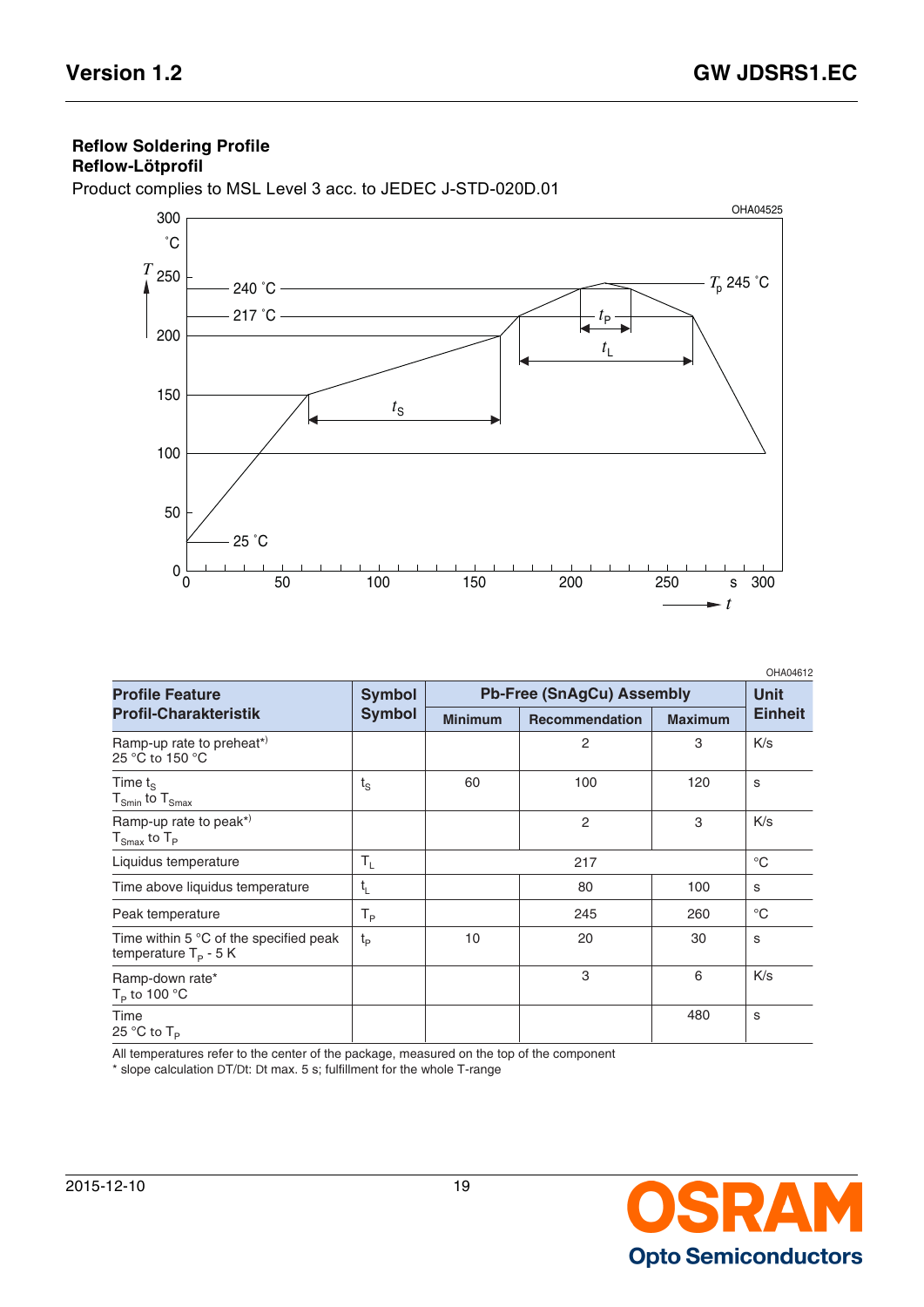

C63062-A4109-B1-03

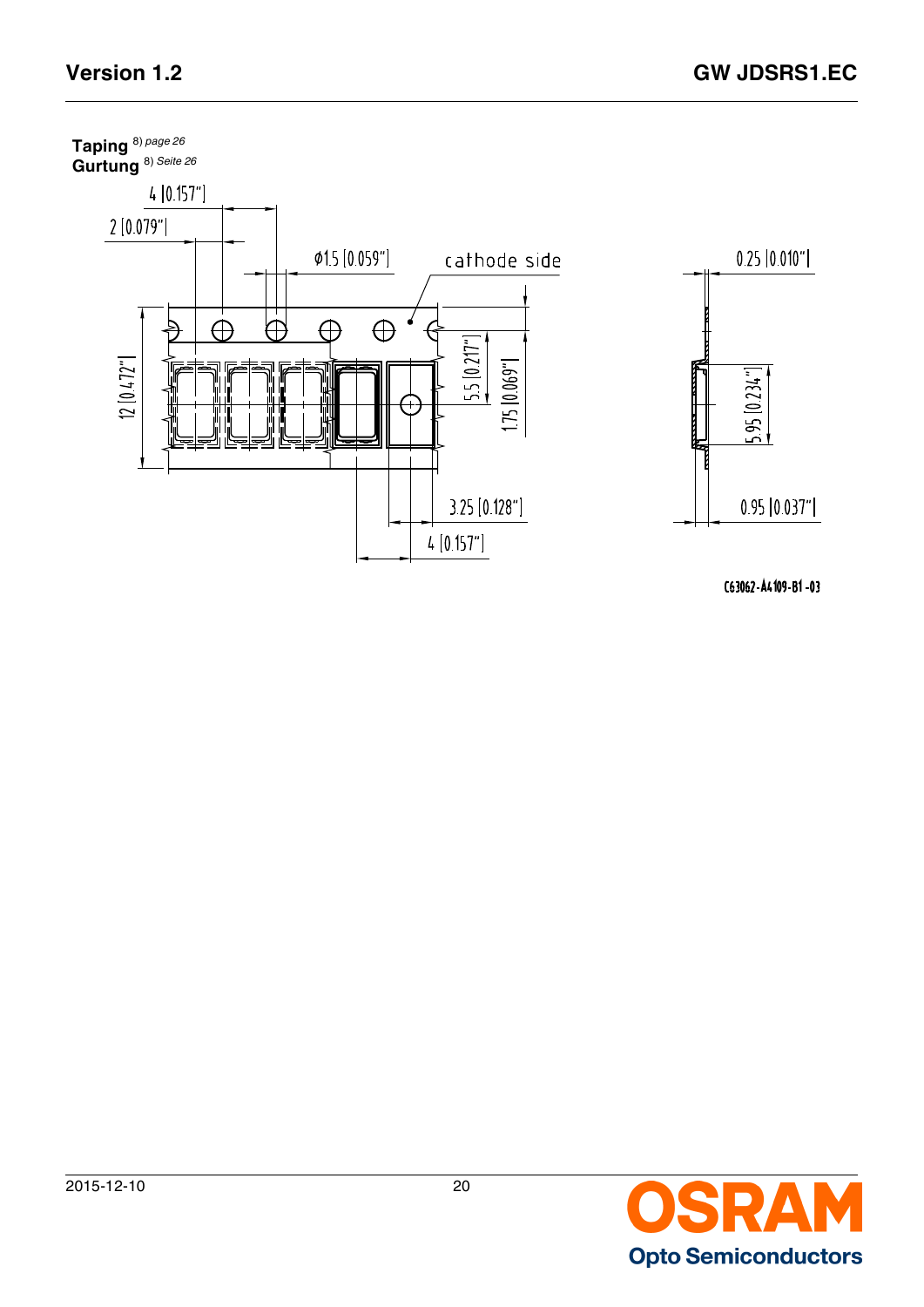# **Tape and Reel**



#### **Tape dimensions [mm] Gurtmaße [mm]**

| W                          | $\Gamma_0$ | Р                                | P <sub>2</sub> | $\mathbf{v}_0$ | Е              |                |
|----------------------------|------------|----------------------------------|----------------|----------------|----------------|----------------|
| $12 + 0.3/- 0.1$   4 ± 0.1 |            | $4 \pm 0.1$<br>or<br>$8 \pm 0.1$ | $2 \pm 0.05$   | $1.5 \pm 0.1$  | $1.75 \pm 0.1$ | $5.5 \pm 0.05$ |

#### **Reel dimensions [mm] Rollenmaße [mm]**

| $\mathbf{A}$ | W            | <sup>14</sup> min | W.                                         | $W_{2max}$ |
|--------------|--------------|-------------------|--------------------------------------------|------------|
| 180          | 12<br>$\sim$ | 60                | ⌒<br>$\cdot$ .<br>$\overline{\phantom{0}}$ | 18.4       |

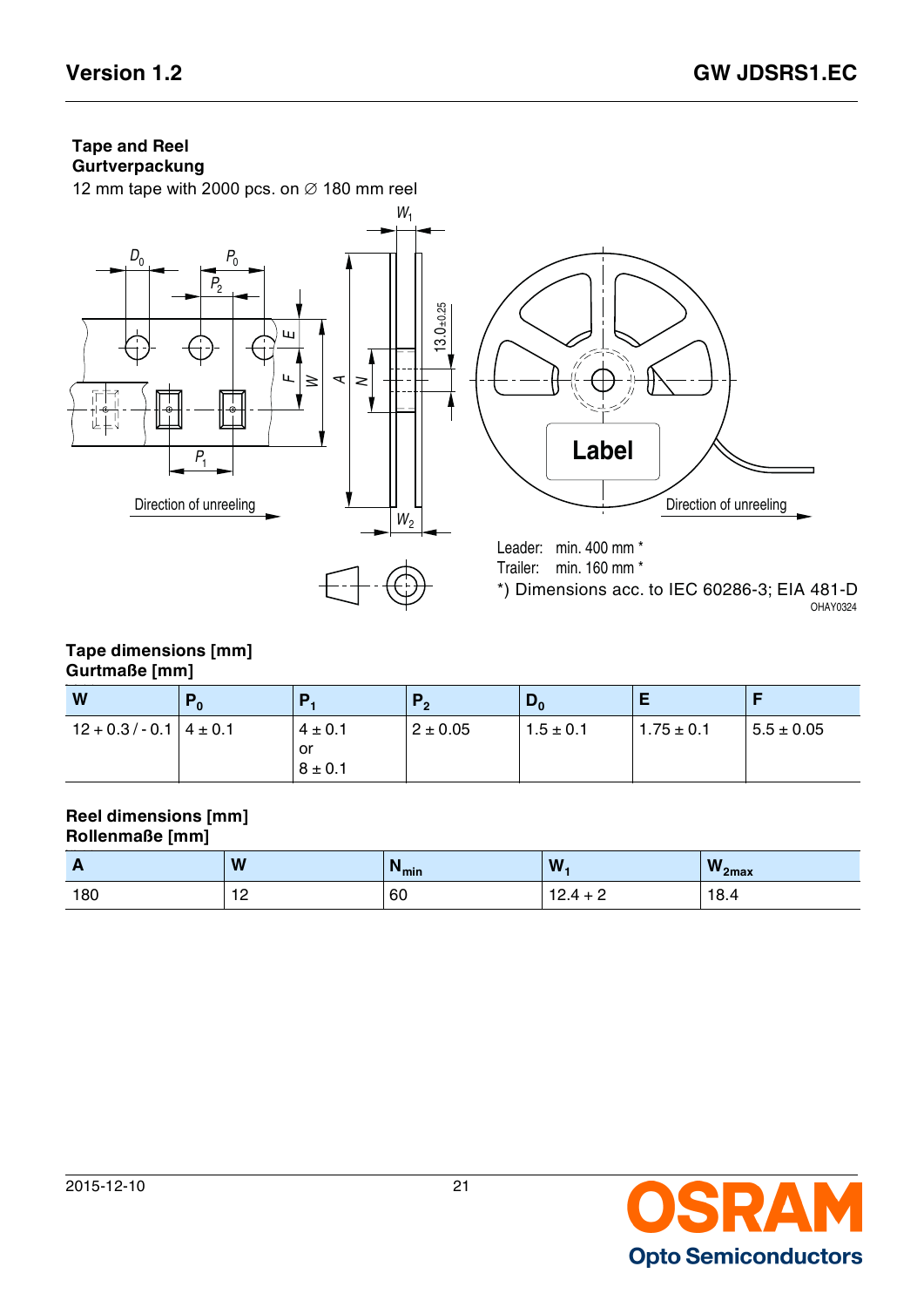### **Barcode-Product-Label (BPL) Barcode-Produkt-Etikett (BPL)**



### **Dry Packing Process and Materials Trockenverpackung und Materialien**



#### Note:

Moisture-sensitive product is packed in a dry bag containing desiccant and a humidity card. Regarding dry pack you will find further information in the internet and in the Short Form Catalog in chapter "Tape and Reel" under the topic "Dry Pack". Here you will also find the normative references like JEDEC.

#### Anm.:

Feuchteempfindliche Produkte sind verpackt in einem Trockenbeutel zusammen mit einem Trockenmittel und einer Feuchteindikatorkarte. Bezüglich Trockenverpackung finden Sie weitere Hinweise im Internet und in unserem Short Form Catalog im Kapitel "Gurtung und Verpackung" unter dem Punkt "Trockenverpackung". Hier sind Normenbezüge, unter anderem ein Auszug der JEDEC-Norm, enthalten.

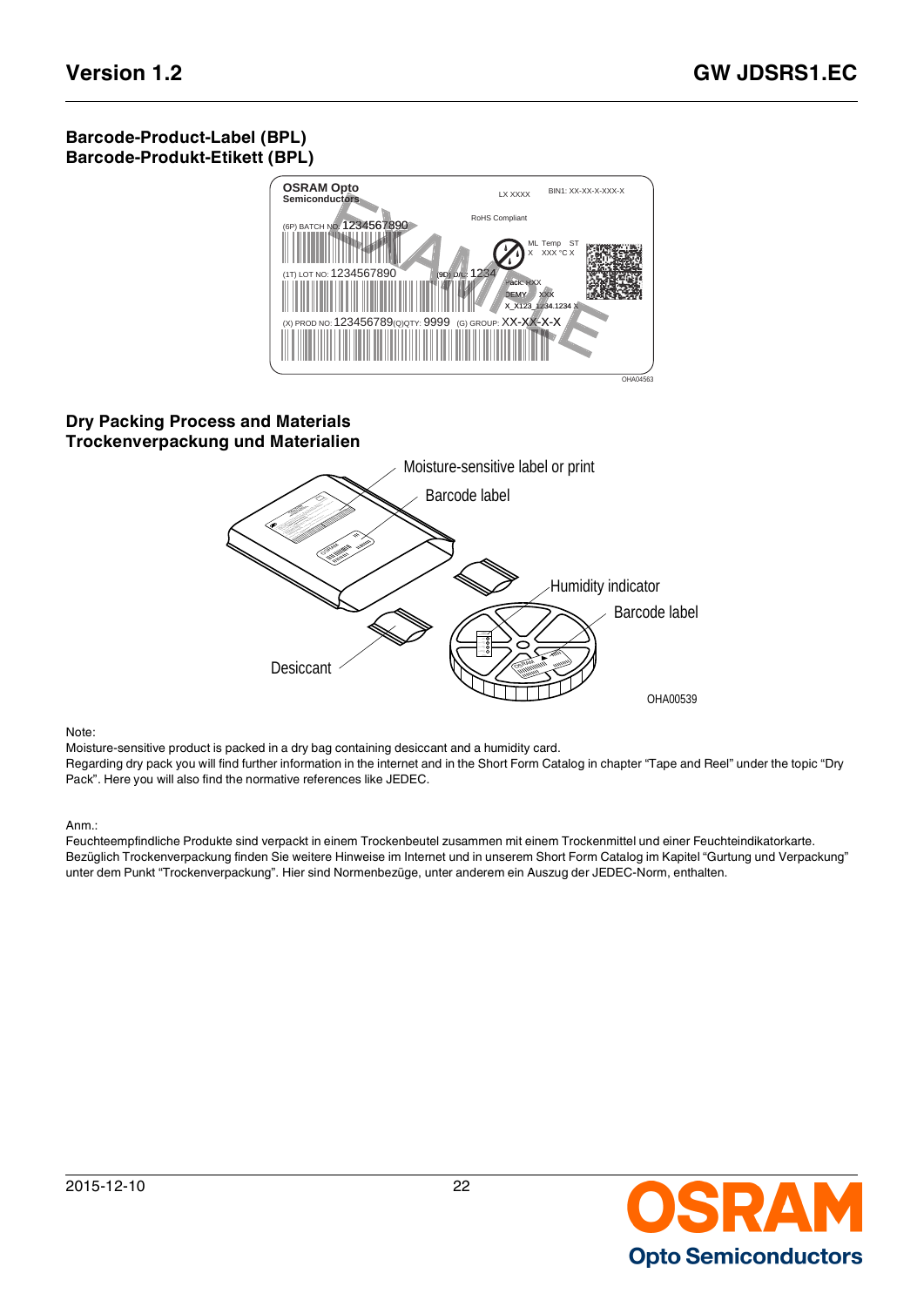#### **Transportation Packing and Materials Kartonverpackung und Materialien**



### **Dimensions of transportation box in mm**

| <b>Width</b>  | Length      | <b>Height</b> |
|---------------|-------------|---------------|
| <b>Breite</b> | Länge       | Höhe          |
| $195 \pm 5$   | $195 \pm 5$ | $30 \pm 5$    |

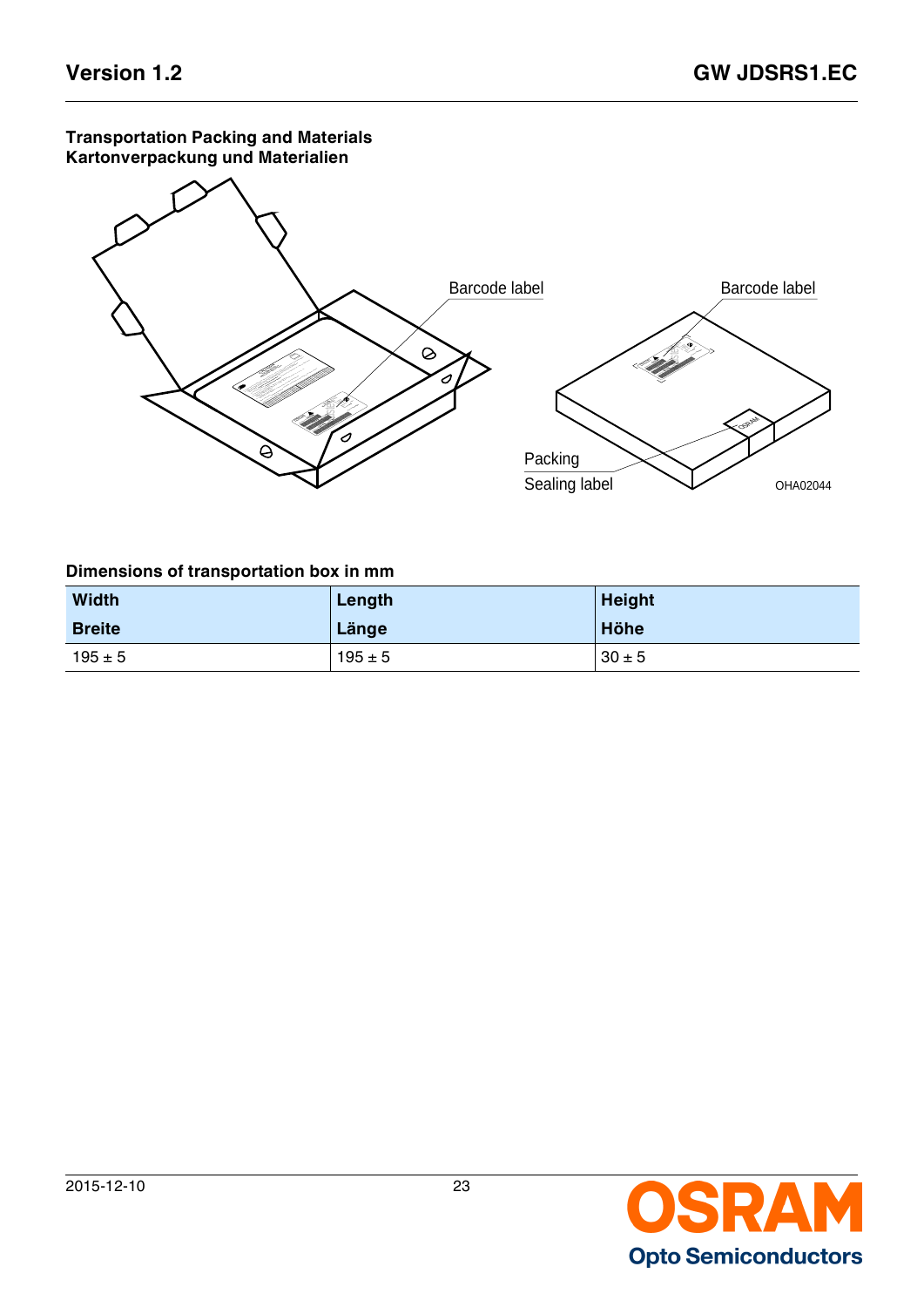The evaluation of eye safety occurs according to the standard IEC 62471:2008 ("photobiological safety of lamps and lamp systems"). Within the risk grouping system of this CIE standard, the LED specified in this data sheet fall into the class Exempt group (exposure time 10000 s). Under real circumstances (for exposure time, eye pupils, observation distance), it is assumed that no endangerment to the eye exists from these devices. As a matter of principle, however, it should be mentioned that intense light sources have a high secondary exposure potential due to their blinding effect. As is also true when viewing other bright light sources (e.g. spotlights), temporary reduction in visual acuity and afterimages can occur, leading to irritation, annoyance, visual impairment, and even accidents, depending on the situation.

Subcomponents of this LED are silverplated. Silver is discoloring when being exposed to environments containing high concentrations of aggressive substances. Corroded silver may lead to a worsening of the optical performance of the LED and can in the worst case lead to a failure of the LED. Do not expose this LED to aggressive atmospheres. Note, that corrosive gases may as well be emitted from materials close to the LED in the final product.

This LED is designed for specific/recommended applications only. Please consult OSRAM Opto Semiconductors Sales Staff in advance for detailed information on other non-recommended applications (e.g. automotive)

#### OR

Please visit **www.osram-os.com/appnotes.**

Change management for this component is aligned with the requirements of the lighting market.

#### **Notes Hinweise**

Die Bewertung der Augensicherheit erfolgt nach dem Standard IEC 62471:2008 ("photobiological safety of lamps and lamp systems"). Im Risikogruppensystem dieser CIE- Norm erfüllen die in diesem Datenblatt angegebenen LEDs folgende Gruppenanforderung - Exempt group (Expositionsdauer 10000 s). Unter realen Umständen (für Expositionsdauer, Augenpupille, Betrachtungsabstand) geht damit von diesen Bauelementen keinerlei Augengefährdung aus. Grundsätzlich sollte jedoch erwähnt werden, dass intensive Lichtquellen durch ihre Blendwirkung ein hohes sekundäres Gefahrenpotenzial besitzen. Nach einem Blick in eine helle Lichtquelle (z.B. Spotlights), kann ein temporär eingeschränktes Sehvermögen oder auch Nachbilder zu Irritationen, Belästigungen, Beeinträchtigungen oder sogar Unfällen führen.

Einzelkomponenten dieser LED sind silberbeschichtet. Silberoberflächen werden durch korrosive Substanzen verändert. Korrodiertes Silber kann zu einer Verschlechterung der optischen Eigenschaften und im schlimmsten Fall zum Ausfall der LED führen. Diese LED darf aggressiven Bedingungen nicht ausgesetzt werden. Es ist zu beachten, dass korrosive Gase auch von Materialien emittiert werden können, die sich im Endprodukt in unmittelbarer Umgebung der LED befinden.

Die LED ist ausschließlich für spezifisch empfohlene Anwendungen konzipiert. Bitte kontaktieren Sie das OSRAM Opto Semiconductors Vertriebspersonal für detailierte Informationen über nicht empfohlene Anwendungsbereiche (z.B. Automobilbereich). oder besuchen Sie

#### **www.osram-os.com/appnotes**

Das Änderungsmanagement dieses Bauteils ist an den Anforderungen des Lichtmarktes ausgerichtet.

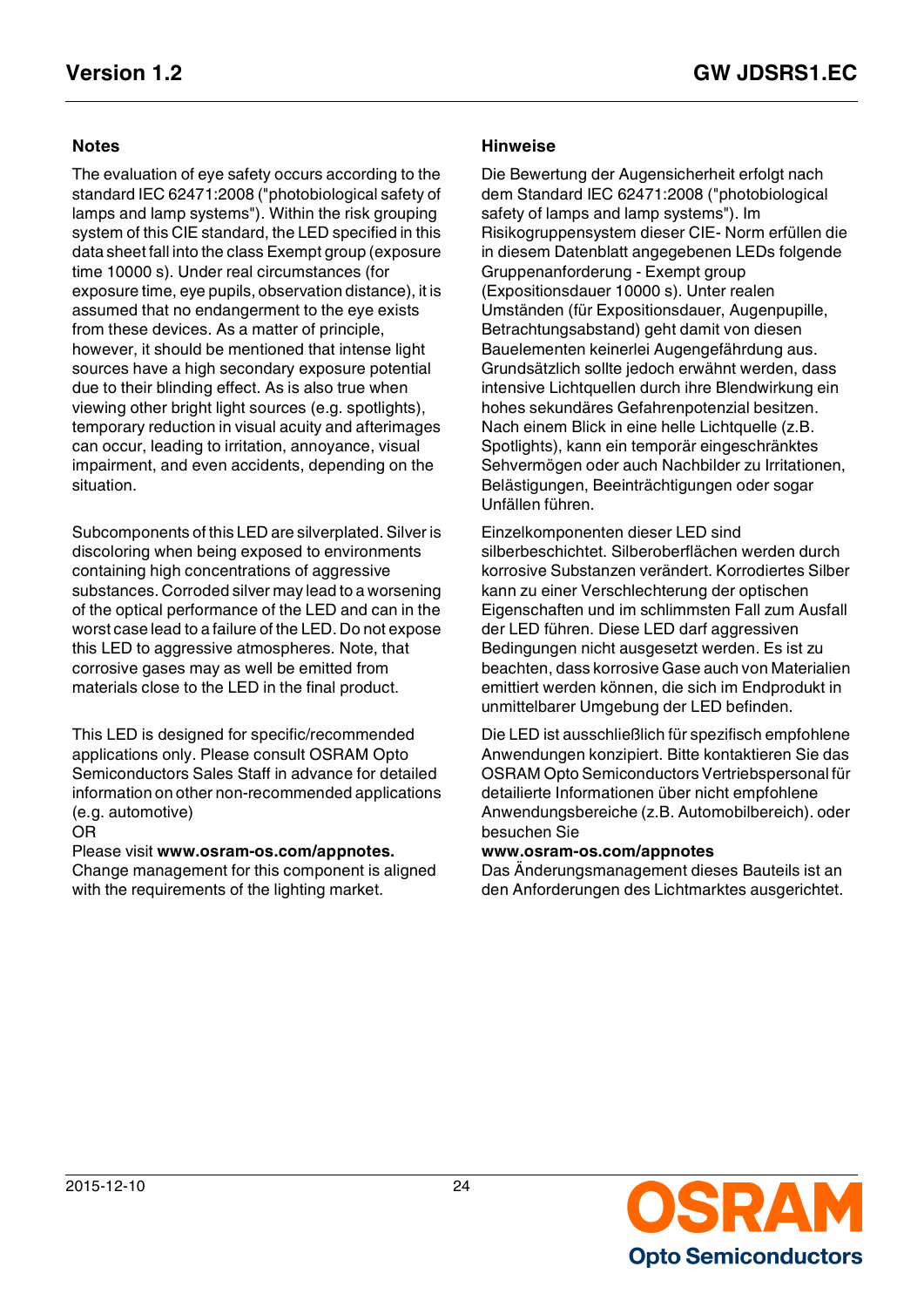### **Disclaimer Disclaimer**

Language english will prevail in case of any discrepancies or deviations between the two language wordings.

#### **Attention please!**

The information describes the type of component and shall not be considered as assured characteristics.

Terms of delivery and rights to change design reserved. Due to technical requirements components may contain dangerous substances.

For information on the types in question please contact our Sales Organization.

If printed or downloaded, please find the latest version in the Internet.

#### **Packing**

Please use the recycling operators known to you. We can also help you – get in touch with your nearest sales office.

By agreement we will take packing material back, if it is sorted. You must bear the costs of transport. For packing material that is returned to us unsorted or which we are not obliged to accept, we shall have to invoice you for any costs incurred.

#### **Components used in life-support devices or systems must be expressly authorized for such purpose!**

Critical components\* may only be used in life-support devices\*\* or systems with the express written approval of OSRAM OS.

\*) A critical component is a component used in a life-support device or system whose failure can reasonably be expected to cause the failure of that life-support device or system, or to affect its safety or the effectiveness of that device or system.

\*\*) Life support devices or systems are intended (a) to be implanted in the human body, or (b) to support and/or maintain and sustain human life. If they fail, it is reasonable to assume that the health and the life of the user may be endangered.

Bei abweichenden Angaben im zweisprachigen Wortlaut haben die Angaben in englischer Sprache Vorrang.

#### **Bitte beachten!**

Lieferbedingungen und Änderungen im Design vorbehalten. Aufgrund technischer Anforderungen können die Bauteile Gefahrstoffe enthalten. Für weitere Informationen zu gewünschten Bauteilen, wenden Sie sich bitte an unseren Vertrieb. Falls Sie dieses Datenblatt ausgedruckt oder heruntergeladen haben, finden Sie die aktuellste Version im Internet.

#### **Verpackung**

Benutzen Sie bitte die Ihnen bekannten Recyclingwege. Wenn diese nicht bekannt sein sollten, wenden Sie sich bitte an das nächstgelegene Vertriebsbüro. Wir nehmen das Verpackungsmaterial zurück, falls dies vereinbart wurde und das Material sortiert ist. Sie tragen die Transportkosten. Für Verpackungsmaterial, das unsortiert an uns zurückgeschickt wird oder das wir nicht annehmen müssen, stellen wir Ihnen die anfallenden Kosten in Rechnung.

#### **Bauteile, die in lebenserhaltenden Apparaten und Systemen eingesetzt werden, müssen für diese Zwecke ausdrücklich zugelassen sein!**

Kritische Bauteile\* dürfen in lebenserhaltenden Apparaten und Systemen\*\* nur dann eingesetzt werden, wenn ein schriftliches Einverständnis von OSRAM OS vorliegt.

\*) Ein kritisches Bauteil ist ein Bauteil, das in lebenserhaltenden Apparaten oder Systemen eingesetzt wird und dessen Defekt voraussichtlich zu einer Fehlfunktion dieses lebenserhaltenden Apparates oder Systems führen wird oder die Sicherheit oder Effektivität dieses Apparates oder Systems beeinträchtigt.

\*\*) Lebenserhaltende Apparate oder Systeme sind für (a) die Implantierung in den menschlichen Körper oder (b) für die Lebenserhaltung bestimmt. Falls Sie versagen, kann davon ausgegangen werden, dass die Gesundheit und das Leben des Patienten in Gefahr ist.

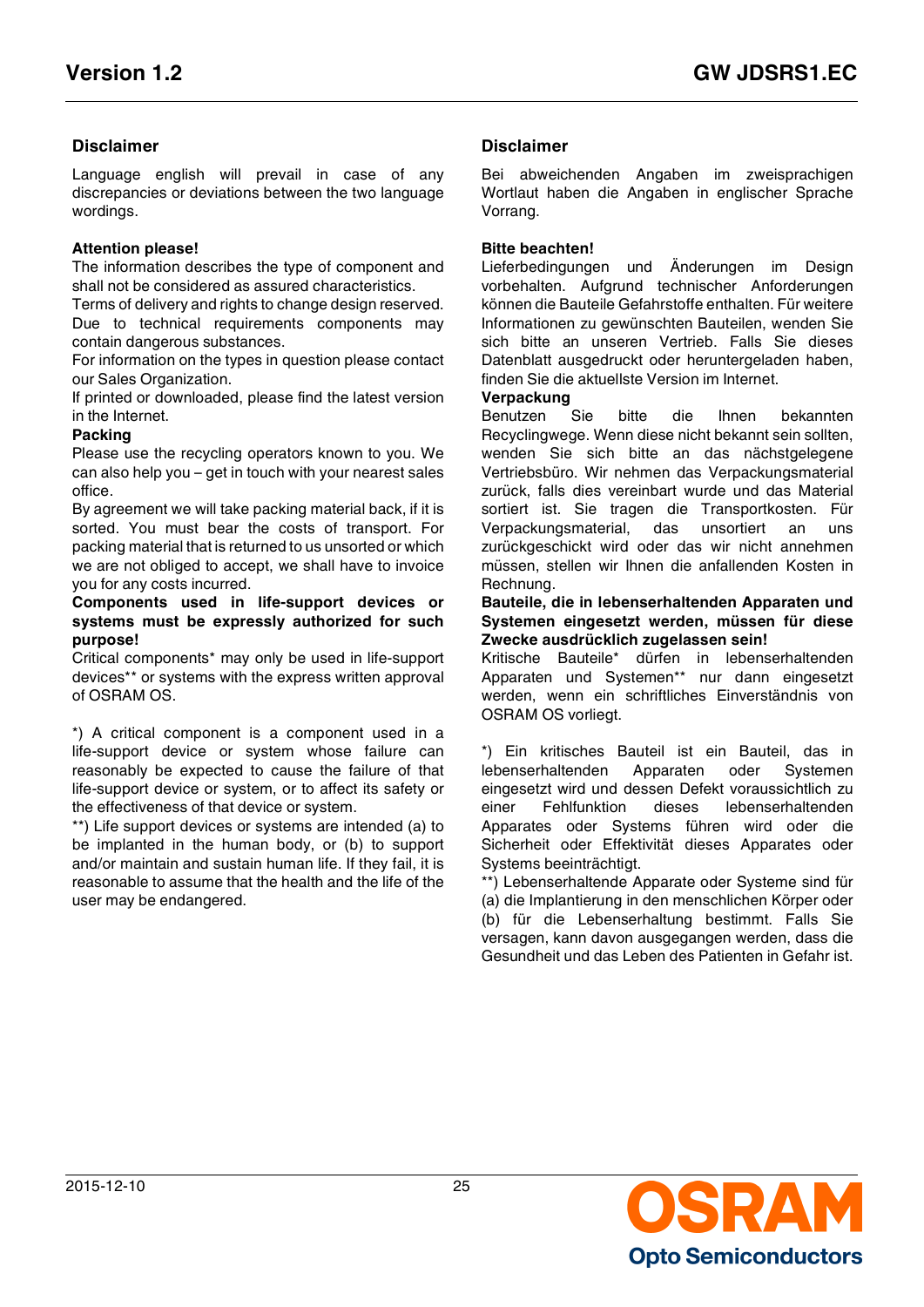### **Glossary Glossar**

- <span id="page-25-0"></span>1) **Brightness:** Brightness values are measured during a current pulse of typically 10 ms, with a tolerance of  $+/- 7\%$ .
- <span id="page-25-2"></span>2) **Forward Voltage:** The Forward voltage is measured during a current pulse duration of typically 1 ms with a tolerance of  $\pm$  0.05V.
- <span id="page-25-4"></span><sup>3)</sup> **Color reproduction index:** Color reproduction index values (CRI-RA) are measured during a current pulse of typically 10 ms and with a tolerance of  $\pm 2$ .
- <span id="page-25-6"></span>**Thermal Resistance:** Rth max is based on statistic values (6σ).
- <span id="page-25-8"></span>5) **Typical Values:** Due to the special conditions of the manufacturing processes of LED, the typical data or calculated correlations of technical parameters can only reflect statistical figures. These do not necessarily correspond to the actual parameters of each single product, which could differ from the typical data and calculated correlations or the typical characteristic line. If requested, e.g. because of technical improvements, these typ. data will be changed without any further notice.
- <span id="page-25-10"></span>6) **Chromaticity coordinate groups:** Chromaticity coordinate groups are measured during a current pulse duration of typically 10ms with a tolerance of  $±0.005.$
- <span id="page-25-12"></span>7) **Characteristic curve:** In the range where the line of the graph is broken, you must expect higher differences between single LEDs within one packing unit.
- <span id="page-25-14"></span>8) **Tolerance of Measure:** Unless otherwise noted in drawing, tolerances are specified with  $\pm 0.1$  and dimensions are specified in mm.

- <span id="page-25-1"></span>1) **Helligkeit:** Helligkeitswerte werden während eines Strompulses mit einer typischen Dauer von 10 ms, mit einer Genauigkeit von  $\pm$  7% ermittelt.
- <span id="page-25-3"></span>2) **Vorwärtsspannung:** Spannungswerte werden mit einer Stromeinprägedauer von 1 ms, mit einer Genauigkeit von  $\pm$  0.05 V ermittelt.
- <span id="page-25-5"></span><sup>3)</sup> **Farbwiedergabe Index:** Werte des Farbwiedergabe Index (CRI-RA) werden während eines Strompulses einer typischen Dauer von 10 ms, mit einer Genauigkeit von ±2 ermittelt.
- <span id="page-25-7"></span>4) **Wärmewiderstand:** Rth max basiert auf statistischen Werten (6σ).
- <span id="page-25-9"></span><sup>5)</sup> Typische Werte: Wegen der besonderen Prozessbedingungen bei der Herstellung von LED können typische oder abgeleitete technische Parameter nur aufgrund statistischer Werte wiedergegeben werden. Diese stimmen nicht notwendigerweise mit den Werten jedes einzelnen Produktes überein, dessen Werte sich von typischen und abgeleiteten Werten oder typischen Kennlinien unterscheiden können. Falls erforderlich, z.B. aufgrund technischer Verbesserungen, werden diese typischen Werte ohne weitere Ankündigung geändert.
- <span id="page-25-11"></span>6) **Farbortgruppen:** Farbortgruppen werden mit einer Stromeinprägedauer von 10 ms, mit einer Genauigkeit von ±0.005 ermittelt.
- <span id="page-25-13"></span>7) **Kennlinien:** Im gestrichelten Bereich der Kennlinien muss mit erhöhten Abweichungen zwischen Leuchtdioden innerhalb einer Verpackungseinheit gerechnet werden.
- <span id="page-25-15"></span>8) **Maßtoleranz:** Wenn in der Zeichnung nicht anders angegeben, gilt eine Toleranz von ±0,1. Maße werden in mm angegeben.